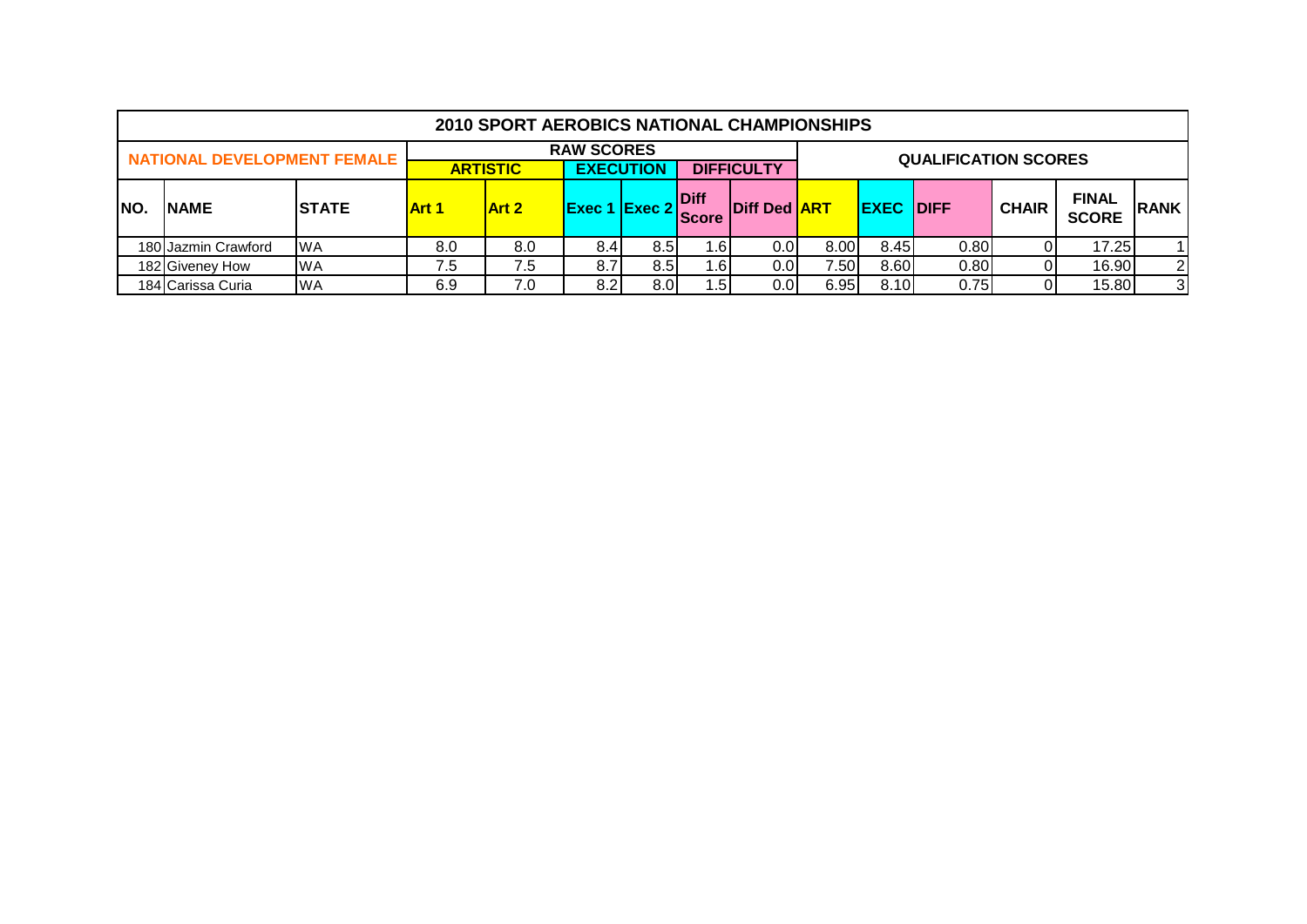|                                     |              |                 |      |     |      |                   |      | <b>2010 SPORT AEROBICS NATIONAL CHAMPIONSHIPS</b>                       |                    |                   |                               |      |      |                             |                              |                |
|-------------------------------------|--------------|-----------------|------|-----|------|-------------------|------|-------------------------------------------------------------------------|--------------------|-------------------|-------------------------------|------|------|-----------------------------|------------------------------|----------------|
| <b>SUB-JUNIOR NATIONAL B FEMALE</b> |              |                 |      |     |      | <b>RAW SCORES</b> |      |                                                                         |                    |                   |                               |      |      | <b>QUALIFICATION SCORES</b> |                              |                |
|                                     |              | <b>ARTISTIC</b> |      |     |      | <b>EXECUTION</b>  |      |                                                                         |                    | <b>DIFFICULTY</b> |                               |      |      |                             |                              |                |
| <b>NO. NAME</b>                     | <b>STATE</b> | <b>Art 1</b>    |      |     |      |                   |      | <u> Art 2   Exec 1   Exec 2   Int 1   Int 2   EI Sel 1   EI Sel 2  </u> | Diff<br>Score IDed | <b>Diff</b>       | <b>ART</b>                    |      |      | <b>EXEC DIFF CHAIR</b>      | <b>FINAL</b><br><b>SCORE</b> | <b>RANK</b>    |
| 181 Alison Date                     | QLD          | $^{\prime}$ .4  | 7.3I | 8.4 | 8.5I |                   | 6.4  | 6.5I                                                                    | 3.2I               |                   | 7.351                         | 7.62 | 1.60 |                             | 16.57                        | $\overline{1}$ |
| 183 Aymee Sleaford                  | QLD          | 6.6             | 6.7I |     | 7.9  | 7.5               | 6.51 | 6.5                                                                     | 2.8                |                   | 7.45<br>15.50<br>1.40<br>6.65 |      |      |                             |                              |                |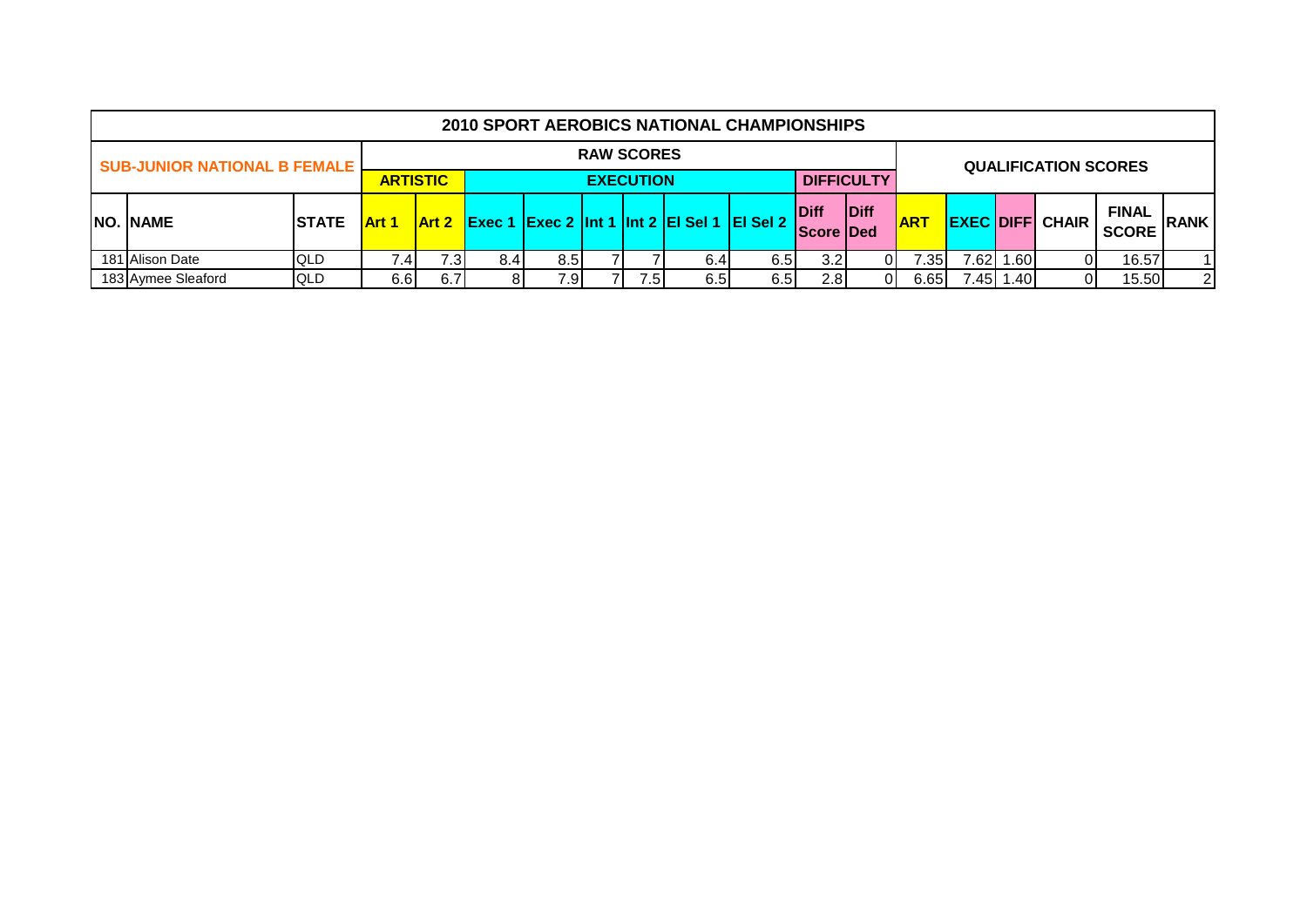|                                 |               |                 |                |     | <b>2010 SPORT AEROBICS NATIONAL CHAMPIONSHIPS</b> |     |                   |     |     |                             |                     |            |                   |      |                             |                              |                |
|---------------------------------|---------------|-----------------|----------------|-----|---------------------------------------------------|-----|-------------------|-----|-----|-----------------------------|---------------------|------------|-------------------|------|-----------------------------|------------------------------|----------------|
| <b>JUNIOR NATIONAL B FEMALE</b> |               |                 |                |     |                                                   |     | <b>RAW SCORES</b> |     |     |                             |                     |            |                   |      | <b>QUALIFICATION SCORES</b> |                              |                |
|                                 |               | <b>ARTISTIC</b> |                |     |                                                   |     | <b>EXECUTION</b>  |     |     | <b>DIFFICULTY</b>           |                     |            |                   |      |                             |                              |                |
| <b>NO. NAME</b>                 | <b>ISTATE</b> | <b>Art 1</b>    | Art 2          |     | <b>Exec Exec 2 Int 1 Int 2 EI Sel EI Sel</b>      |     |                   |     |     | <b>Diff</b><br><b>Score</b> | Diff<br><b>IDed</b> | <b>ART</b> | <b>EXEC DIFFI</b> |      | <b>CHAIR</b>                | <b>FINAL</b><br><b>SCORE</b> | <b>RANK</b>    |
| 201 Stephanie Murphy            | <b>VIC</b>    | 8.3             | 8 <sup>1</sup> | 7.3 | 7.5                                               | 6.9 |                   |     |     | 3.7                         | $\Omega$            | 8.15       | 7.19              | 1.85 | $\Omega$                    | 17.19                        | 11             |
| 189 Madeleine Di-Blasio         | <b>VIC</b>    | 7.8             | 7.6            | 6.7 | 6.8                                               | 6.6 | 6.7               | 6.8 | 6.7 | 2.4                         | $\overline{0}$      | 7.70       | 6.72              | 1.20 | 0                           | 15.62                        | $\mathbf{2}$   |
| 197 Soraya Le Marshall          | QLD           | 7.2             | 6.9            |     |                                                   | 6.8 | 6.9               | 6.7 | 6.5 | 2.9                         | $\overline{0}$      | 7.05       | 6.88              | 1.45 | 0                           | 15.38                        | 3              |
| 191 Montana Zillfleish          | QLD           | 7.3             | 7.4            | 6.2 | 6.5                                               | 6.5 | 6.7               | 6.2 | 6.1 | 2.9                         | $\Omega$            | 7.35       | 6.39              | 1.45 | $\Omega$                    | 15.19                        | $\overline{4}$ |
| 203 Katie Underwood             | QLD           | 7.4             | 7.4            | 6.3 | 6.4                                               | 6.5 | 6.6               | 6.3 | 6   | 2.8                         | $\overline{0}$      | 7.40       | 6.37              | 1.40 | $\Omega$                    | 15.17                        | 5 <sub>l</sub> |
| 199 Chelsea Clark               | <b>NSW</b>    | 7.3             | 7.1            | 7.1 | 7.2                                               | 6.4 | 6.3               | 6.7 | 6.6 | 2.2                         | $\overline{0}$      | 7.20       | 6.81              | 1.10 | $\Omega$                    | 15.11                        | 6              |
| 209 Vanessa Jackson             | <b>VIC</b>    | 7.1             | 6.6            | 6.4 | 6.5                                               | 6   | 61                | 6   | 6   |                             | $\overline{0}$      | 6.85       | 6.23              | 1.50 | $\Omega$                    | 14.58                        | 7              |
| 187 Lani Nielsen                | QLD           | 6.5             | 6.5            | 6.4 | 6.1                                               | 6   | 6                 | 5.8 | 5.8 | 3.5                         | $\overline{0}$      | 6.50       | 6.09              | 1.75 | $\Omega$                    | 14.34                        | 8 <sup>1</sup> |
| 205 Simone Ballard              | QLD           | 6.5             | 6.6            | 6.5 | 6.2                                               | 6.9 | 6.8               | 6.8 | 6.9 | $\overline{2}$              | $\Omega$            | 6.55       | 6.60              | 1.00 | 0.1                         | 14.05                        | 9              |
| 195 Kaylee Field                | QLD           | 6.2             | 6.2            | 6   | 6.5                                               | 6.1 | 6                 | 6   | 6   | 2.9                         | $\overline{0}$      | 6.20       | 6.14              | .45  | $\mathbf{0}$                | 13.79                        | 10             |
| 207 Naomi Taranto               | <b>VIC</b>    | 6.6             | 6.5            | 6.2 | 6.1                                               | 6.3 | 6.2               | 6.5 | 6.5 | 1.9                         | $\overline{0}$      | 6.55       | 6.25              | 0.95 | ΟI                          | 13.75                        | 11             |
| 211 Jasmine Meehan-Stubbs       | QLD           | 6.7             | 6.4            | 6   | 5.9                                               | 5.9 | 5.8               | 5.9 | 5.8 | 2.1                         | $\overline{0}$      | 6.55       | 5.90              | 1.05 | $\Omega$                    | 13.50                        | 12             |
| 185 Tiansha Zimsen              | <b>VIC</b>    | 5.9             | 5.4            | 5.8 | 5.9                                               | 6   | 61                | 5.9 | 5.8 | 2.1                         | $\Omega$            | 5.65       | 5.90              | 1.05 | 0                           | 12.60                        | 13             |
| 193 Lauren Smith                | 5.6           | 5.5             | 5.3            | 5   | 6                                                 | 61  | 5.9               | 5.8 | 2   | $\Omega$                    | 5.55                | 5.55       | 1.00              | 0.1  | 12.00                       | 14                           |                |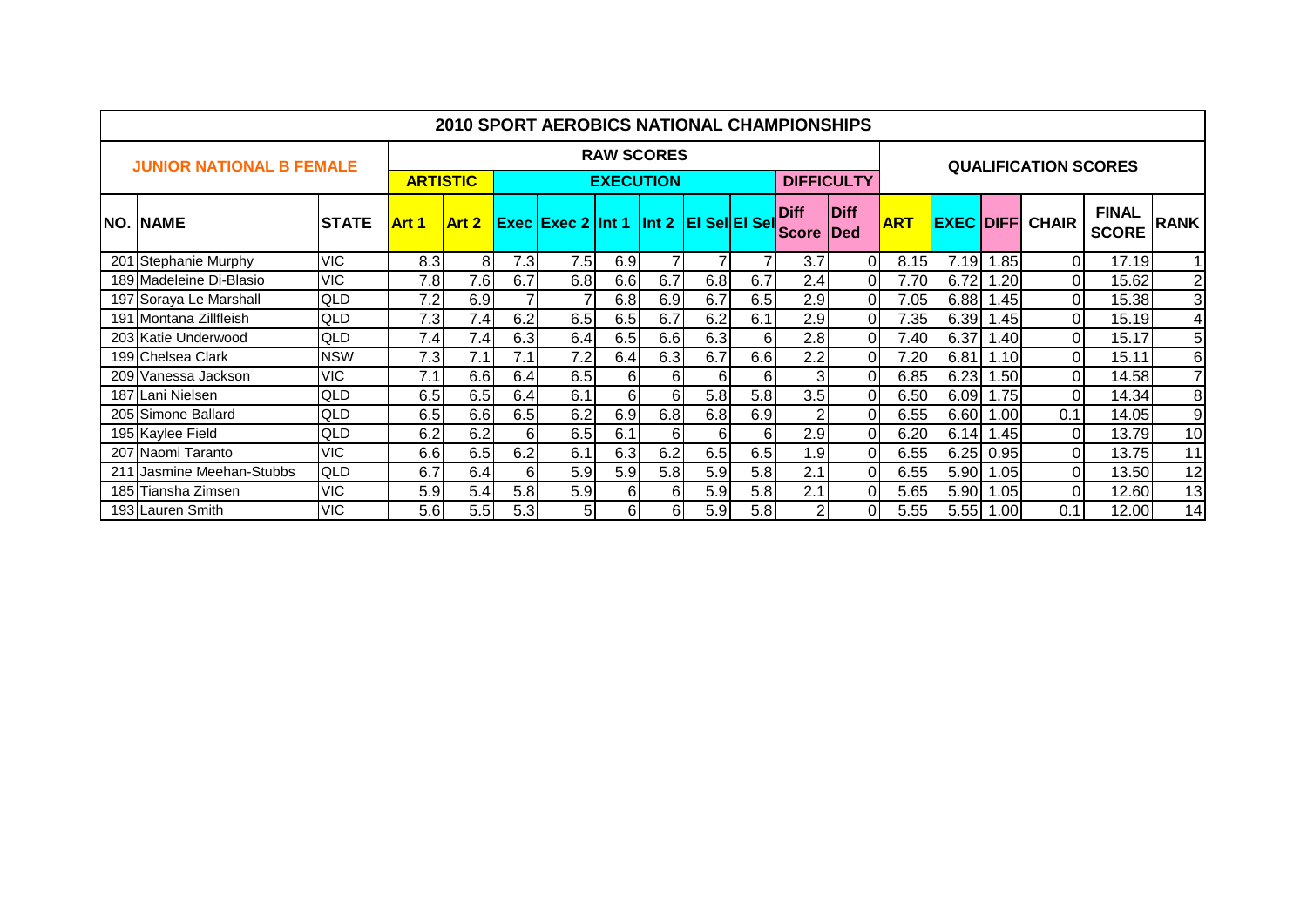|     |                                 |              |                 |                         |          | <b>2010 SPORT AEROBICS NATIONAL CHAMPIONSHIPS</b> |                  |                   |          |                  |                             |                            |            |      |      |                             |                              |                 |
|-----|---------------------------------|--------------|-----------------|-------------------------|----------|---------------------------------------------------|------------------|-------------------|----------|------------------|-----------------------------|----------------------------|------------|------|------|-----------------------------|------------------------------|-----------------|
|     | <b>SENIOR NATIONAL B FEMALE</b> |              |                 |                         |          |                                                   |                  | <b>RAW SCORES</b> |          |                  |                             |                            |            |      |      | <b>QUALIFICATION SCORES</b> |                              |                 |
|     |                                 |              | <b>ARTISTIC</b> |                         |          |                                                   | <b>EXECUTION</b> |                   |          |                  |                             | <b>DIFFICULTY</b>          |            |      |      |                             |                              |                 |
|     | <b>NO. NAME</b>                 | <b>STATE</b> | Art 1           | Art 2                   |          | <b>Exec Exec 2 Int 1 Int 2 EI Sel EI Sel</b>      |                  |                   |          |                  | <b>Diff</b><br><b>Score</b> | <b>Diff</b><br><b>IDed</b> | <b>ART</b> |      |      | <b>EXEC DIFF CHAIR</b>      | <b>FINAL</b><br><b>SCORE</b> | <b>RANK</b>     |
|     | 200 Luisa Grieco                | QLD          | 7.9             | 7.8                     | 6.8      | 6.6                                               | 6.5              | 6.8               | 6.7      | 6.7              | 2.6                         | $\overline{0}$             | 7.85       | 6.69 | 1.30 | $\Omega$                    | 15.84                        | 1 <sup>1</sup>  |
|     | 220 Eliza Fairlie               | QLD          | 7.5             | $\overline{7.7}$        | 6.2      | 6.1                                               | 7.7              | 7.1               | 7.5      | 7.2              | 2.8                         | $\overline{0}$             | 7.60       | 6.77 | 1.40 | 0.05                        | 15.72                        | $\overline{2}$  |
|     | 202 Chloe Jackson               | <b>VIC</b>   | 7.2             | 7.6                     | 6.5      | 6.8                                               | 7                | 6.9               | 6.6      | 6.8              | 2.7                         | $\overline{0}$             | 7.40       | 6.75 | 1.35 | 0                           | 15.50                        | $\overline{3}$  |
|     | 198 Claudia Boubeta             | <b>NSW</b>   | 7.5             | 7.3                     | 6.7      | 6.3                                               | 6.5              | 6.5               | 6.4      | 6.6              | 2.4                         | $\Omega$                   | 7.40       | 6.50 | 1.20 | $\Omega$                    | 15.10                        | $\overline{4}$  |
|     | 210 Kristina Hardner            | <b>VIC</b>   |                 |                         | 6.4      | 6.1                                               | 7.5              |                   |          | 6.7              | $\overline{2.8}$            | $\overline{0}$             | 7.00       | 6.67 | .40  | $\Omega$                    | 15.07                        | $\overline{5}$  |
|     | 186 Isabella Vizec              | <b>VIC</b>   | 7.5             | 7.3                     | 6        | 6.2                                               | 6.5              | 6.4               | 6.7      | 6.8              | $\overline{2.1}$            | $\overline{0}$             | 7.40       | 6.34 | 1.05 | $\overline{0}$              | 14.79                        | $6\overline{6}$ |
|     | 194 Tanya Harle                 | <b>VIC</b>   |                 |                         | 6.1      | 6.2                                               | 6.7              | 6.4               | 6.7      | 6.4              | 2.7                         | $\overline{0}$             | 7.00       | 6.35 | 1.35 | $\Omega$                    | 14.70                        | $\overline{7}$  |
| 212 | Shari James-Abel                | QLD          | 7.1             | 6.9                     | 6        | 5.6                                               | 6.4              | 6.5               | 6.8      | 6.5              | $\overline{3.1}$            | $\overline{0}$             | 7.00       | 6.17 | 1.55 | 0.1                         | 14.62                        | $\infty$        |
|     | 190 Lana Roden                  | <b>VIC</b>   | 6.8             | 6.9                     | 6.2      | $\overline{5.7}$                                  | 6.7              | 6.3               | 6.7      | 6.3              | 3                           | $\overline{0}$             | 6.85       | 6.23 | 1.50 | $\Omega$                    | 14.58                        | $\overline{9}$  |
|     | 208 Gabrielle Quinn             | <b>NSW</b>   | 7.3             | 7.1                     | 5.6      | 5.9                                               | 6.7              | 6.2               | 6.6      | 6.2              | 2.5                         | $\overline{0}$             | 7.20       | 6.09 | 1.25 | 0                           | 14.54                        | $\overline{10}$ |
|     | 226 Eliza Dunn                  | <b>VIC</b>   | 6.8             | 6.6                     | 5.9      | 6.2                                               | 6.6              | 6.3               | 6.5      | 6.6              | 2.9                         | $\overline{0}$             | 6.70       | 6.27 | .45  | $\Omega$                    | 14.42                        | 11              |
|     | 192 Holly Gniadek               | <b>SA</b>    | 7.2             | 7.1                     | 5.6      | 5.6                                               | 6.6              | 6.2               | 6.5      | 6                | 2.6                         | $\overline{0}$             | 7.15       | 5.97 | 1.30 | $\Omega$                    | 14.42                        | 12              |
|     | 222 Karren Valdez               | <b>NSW</b>   | 6.9             | 6.9                     | 6.1      | 6.4                                               | 6.9              | $\overline{7.2}$  | 6.6      | $\overline{7}$   | 1.8                         | $\overline{0}$             | 6.90       | 6.60 | 0.90 | $\Omega$                    | 14.40                        | $\overline{13}$ |
|     | 224 Olivia D'Argent             | <b>NSW</b>   | 6.5             | 6.3                     | 5.8      | 6                                                 | 6.6              | 6.1               | 6.5      | 6.5              | 2.6                         | $\overline{0}$             | 6.40       | 6.16 | 1.30 | $\Omega$                    | 13.86                        | 14              |
| 218 | Jessica Tone                    | QLD          | 6.5             | 6.6                     | 5.4      | 5.8                                               | 6.3              | 6.3               | 6.3      | 6.1              | 2.8                         | $\overline{0}$             | 6.55       | 5.93 | 1.40 | 0.05                        | 13.83                        | $\overline{15}$ |
|     | 216 Amy Carter                  | QLD          |                 | 6.8                     | 5.5      | 5.5                                               | 6                | 6.2               | 6.2      | 6                | $\overline{2.2}$            | $\overline{0}$             | 6.90       | 5.80 | 1.10 | $\Omega$                    | 13.80                        | 16              |
|     | 228 Bianca Krook                | QLD          | 6.5             | 6.7                     | 5.3      | 5.5                                               | 6.4              | 6                 | 6        | $\overline{5.7}$ | $\overline{2.6}$            | $\overline{0}$             | 6.60       | 5.73 | 1.30 | 0.05                        | 13.58                        | 17              |
|     | 204 Tiahn Melhem                | <b>NSW</b>   | 6.6             | 6.3                     | 6.1      | 5.7                                               | 6.3              | 6                 | 6.7      | 6.5              | 1.9                         | $\overline{0}$             | 6.45       | 6.12 | 0.95 | $\Omega$                    | 13.52                        | $\overline{18}$ |
|     | 214 Carly McConnell             | <b>VIC</b>   | 6.6             | 6.8                     | 5.5      | $\overline{5.2}$                                  | 6.3              | 6.3               | 6.2      | 6.3              | 1.8                         | $\overline{0}$             | 6.70       | 5.82 | 0.90 | 0.05                        | 13.37                        | $\overline{19}$ |
| 188 | Sarah Ratcliffe                 | <b>NSW</b>   | 6.2             | $6\phantom{1}$          | 5.4      | 5                                                 | 6.2              | 6                 | 6        | 5.8              | 2.1                         | $\overline{0}$             | 6.10       | 5.61 | 1.05 | $\Omega$                    | 12.76                        | $\overline{20}$ |
|     | 196 Emily Simmons               | QLD          | $\theta$        | $\theta$                | $\theta$ | $\pmb{0}$                                         | $\pmb{\Theta}$   | 0                 | 0        | $\theta$         | $\theta$                    | $\theta$                   | 0.00       | 0.00 | 0.00 | 0                           | 0.00                         | $\overline{24}$ |
|     | 206 Kathleen Duff               | QLD          | $\overline{0}$  | $\overline{\mathbf{Q}}$ | $\theta$ | $\overline{0}$                                    | 0                | $\overline{0}$    | $\theta$ | $\theta$         | $\theta$                    | $\theta$                   | 0.00       | 0.00 | 0.00 | $\theta$                    | 0.00                         | $\overline{24}$ |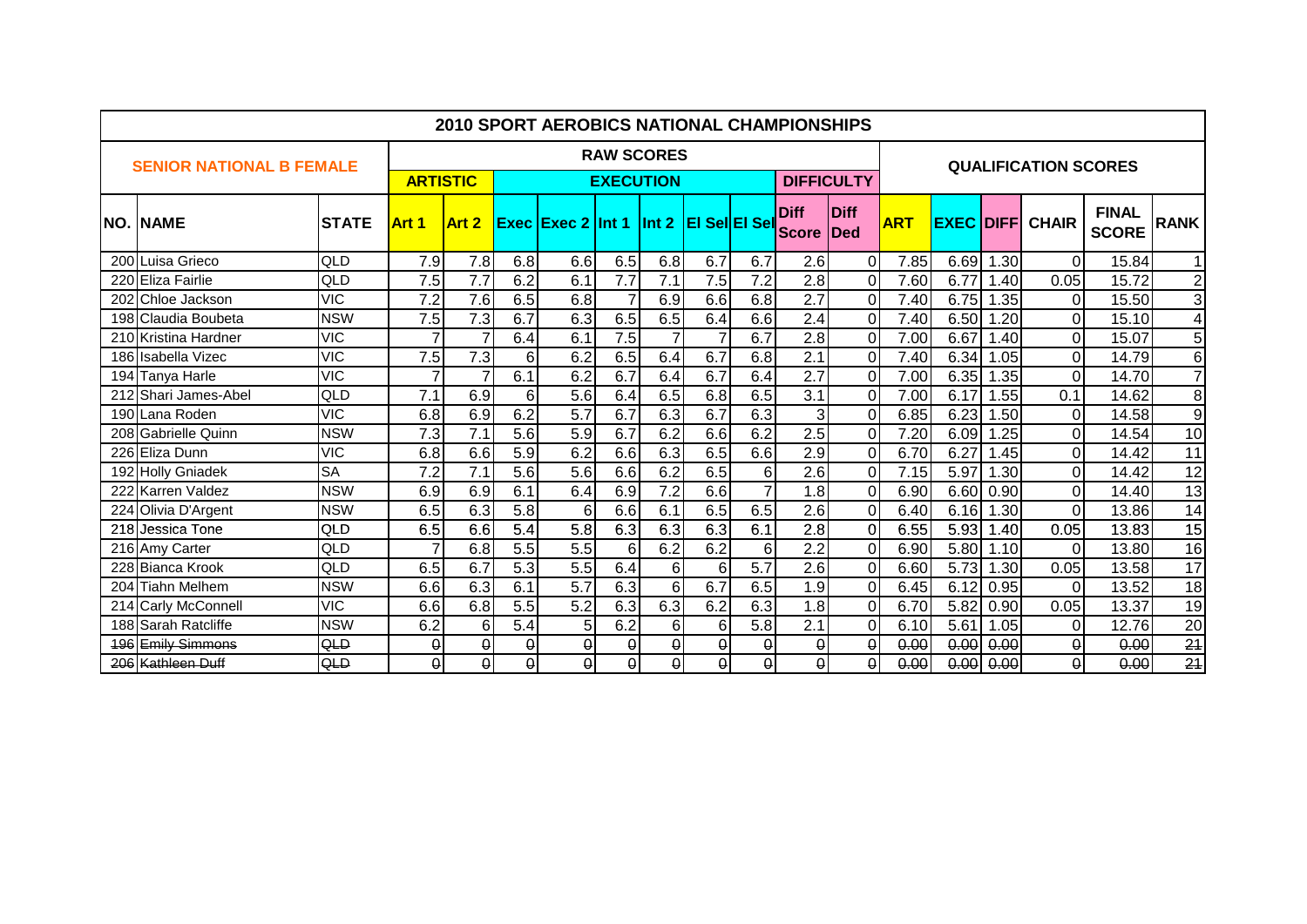|                                       |              |                 |       |     | <b>2010 SPORT AEROBICS NATIONAL CHAMPIONSHIPS</b> |                  |                   |          |     |                             |                            |            |      |                  |                             |                              |                |
|---------------------------------------|--------------|-----------------|-------|-----|---------------------------------------------------|------------------|-------------------|----------|-----|-----------------------------|----------------------------|------------|------|------------------|-----------------------------|------------------------------|----------------|
| <b>INTERMEDIATE NATIONAL B FEMALE</b> |              |                 |       |     |                                                   |                  | <b>RAW SCORES</b> |          |     |                             |                            |            |      |                  | <b>QUALIFICATION SCORES</b> |                              |                |
|                                       |              | <b>ARTISTIC</b> |       |     |                                                   | <b>EXECUTION</b> |                   |          |     |                             | <b>DIFFICULTY</b>          |            |      |                  |                             |                              |                |
| <b>NO. NAME</b>                       | <b>STATE</b> | Art 1           | Art 2 |     | <b>Exec Exec 2 Int 1 Int 2 EI SellEI Sell</b>     |                  |                   |          |     | <b>Diff</b><br><b>Score</b> | <b>Diff</b><br><b>IDed</b> | <b>ART</b> |      |                  | <b>EXEC DIFFI CHAIR</b>     | <b>FINAL</b><br><b>SCORE</b> | <b>RANK</b>    |
| 233 Caitlin Murphy                    | <b>VIC</b>   | 8.4             | 8.1   | 8.1 | 8.1                                               | 7.5              | 7.5               | 7.5      | 7.5 | 3.4                         | $\Omega$                   | 8.25       | 7.80 | .70 <sub>l</sub> | $\Omega$                    | 17.75                        | 1 <sup>1</sup> |
| 229 Maddy Guest                       | <b>VIC</b>   | 7.6             | 7.5   | 6.9 | 7.2                                               | 6.6              | 6.7               | 6.5      | 6.5 | 2.7                         | $\Omega$                   | 7.55       | 6.82 | $\sim$ 35 $\mid$ | $\Omega$                    | 15.72                        | $\overline{2}$ |
| 237 Jaimee Cacic                      | <b>VIC</b>   |                 | 6.8   | 7.4 | 7.5                                               | 6.5              | 6.5               | $6 \mid$ | 6   | 3.1                         | $\Omega$                   | 6.90       | 6.88 | 1.55             | 0                           | 15.33                        | $\mathbf{3}$   |
| 223 Deborah Greenbaum                 | <b>NSW</b>   | 6.6             | 6.7   | 6.9 |                                                   | 6.9              | 6.8               | 6.7      | 6.8 | 3.1                         | $\Omega$                   | 6.65       | 6.88 | .55              | $\Omega$                    | 15.08                        | $\overline{4}$ |
| 225 Rachael Johnson                   | <b>QLD</b>   |                 | 6.9   | 6.7 |                                                   | 6.5              | 6.6               | 6.6      | 6.7 | 2.8                         | $\Omega$                   | 6.95       | 6.72 | .40              | $\Omega$                    | 15.07                        | 5              |
| 227 Amy Morrison                      | QLD          | 7.4             | 7.4   | 6.2 | 6.2                                               | 6.4              | 6.4               | 6.2      | 6.3 | 2.7                         | $\Omega$                   | 7.40       | 6.27 | .35              | $\Omega$                    | 15.02                        | 6              |
| 231 Emma Shelton                      | <b>VIC</b>   | 6.7             | 7.2   | 7.1 | 7.1                                               | 6.8              | 6.8               |          |     | 1.9                         | $\Omega$                   | 6.95       | 6.99 | 0.95             | 0l                          | 14.89                        | $\overline{7}$ |
| 215 Bianca Holt                       | <b>VIC</b>   | 6.5             | 6.3   | 7.7 | 7.4                                               | 6.9              | 6.9               | 6.9      | 6.9 | 2.1                         | 0                          | 6.40       | 7.23 | 1.05             | Οl                          | 14.68                        | 8              |
| 235 Samantha Panos                    | <b>NSW</b>   | 6.6             | 6.8   | 6.6 | 6.4                                               | 6.4              | 6.5               | 6.2      | 6.3 | 31                          |                            | 6.70       | 6.44 | 1.50l            | $\Omega$                    | 14.64                        | 9              |
| 219 Willow Legge                      | <b>VIC</b>   | 5.9             | 5.7   | 7.2 |                                                   | 6.2              | 6.1               | 6.8      | 6.7 | 2.7                         |                            | 5.80       | 6.75 | 1.35             | Οl                          | 13.90                        | 10             |
| 213 Maddison Timm                     | <b>VIC</b>   | 6               | 5.9   | 6.5 | 6.5                                               | 6                | 6.2               | 6.5      | 6.5 | 2.1                         | $\Omega$                   | 5.95       | 6.38 | 1.05             | 0l                          | 13.38                        | 11             |
| 221 Madison Riddle                    | <b>VIC</b>   | 6.2             | 6.1   | 6.3 | 6.4                                               | 6.4              | 6.3               | 6.1      | 6   | 1.7                         | $\Omega$                   | 6.15       | 6.29 | 0.85             | $\Omega$                    | 13.29                        | 12             |
| 217 Claudia Beucker                   | <b>NSW</b>   | 5.4             | 5.5   | 6.5 | 6.3                                               | 6.2              | 6.1               | 6.2      | 6.1 | 1.5                         | $\Omega$                   | 5.45       |      | $6.28 \mid 0.75$ | $\Omega$                    | 12.48                        | 13             |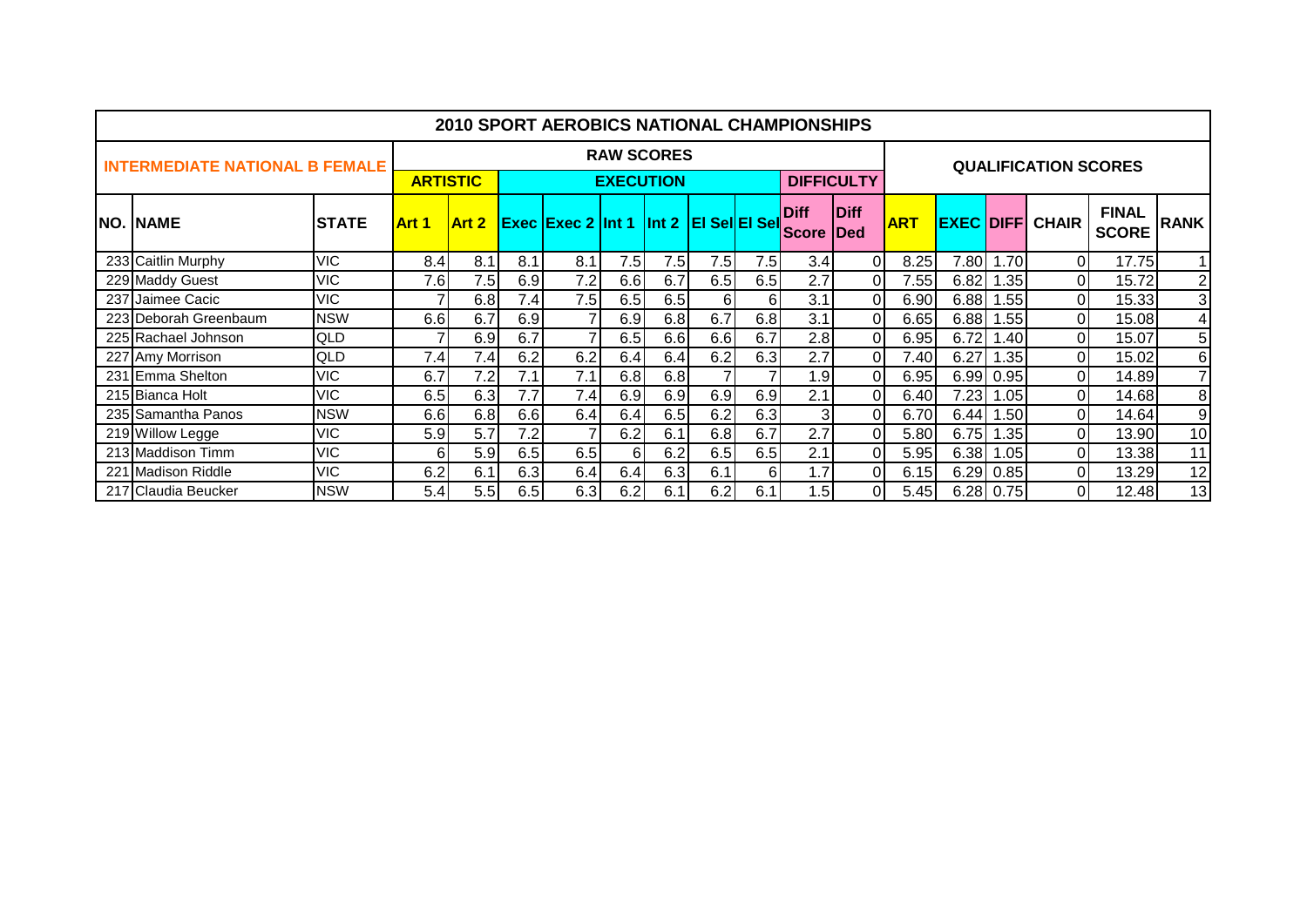|                                                          |                               |     |     |     |      |      |                   | 2010 SPORT AEROBICS NATIONAL CHAMPIONSHIPS                    |           |                          |      |            |       |       |                             |                              |                |
|----------------------------------------------------------|-------------------------------|-----|-----|-----|------|------|-------------------|---------------------------------------------------------------|-----------|--------------------------|------|------------|-------|-------|-----------------------------|------------------------------|----------------|
| <b>JUNIOR NATIONAL A FEMALE</b>                          |                               |     |     |     |      |      | <b>RAW SCORES</b> |                                                               |           |                          |      |            |       |       | <b>QUALIFICATION SCORES</b> |                              |                |
| <b>DIFFICULTY</b><br><b>ARTISTIC</b><br><b>EXECUTION</b> |                               |     |     |     |      |      |                   |                                                               |           |                          |      |            |       |       |                             |                              |                |
| <b>NO. NAME</b>                                          | <b>ISTATE</b><br><b>Art 1</b> |     |     |     |      |      |                   | Art 2 $ $ Exec   Exec 2   Int 1   Int 2   EI SeI 1   EI SeI 2 |           | Diff<br><b>Score Ded</b> | Diff | <b>ART</b> |       |       | <b>EXEC DIFFI CHAIR</b>     | <b>FINAL</b><br><b>SCORE</b> | <b>RANK</b>    |
| 230 Rebecca Donato                                       | <b>IVIC</b>                   | 7.5 |     | 6.3 | 6.6I |      | 6.8               | 7.2                                                           | $\cdot$ 1 | 3.1                      | 01   | .60        | 6.73  | 1.551 | 01                          | 15.88                        |                |
| 232 Shania McLean                                        | <b>IQLD</b>                   | 7.2 | .31 | 5.7 | 6.2  | 6.81 |                   | 6.9                                                           | 6.9       | 3.2 <sub>l</sub>         | 01   | .25        | 6.43I | l.60l | 01                          | 15.28                        | $\overline{2}$ |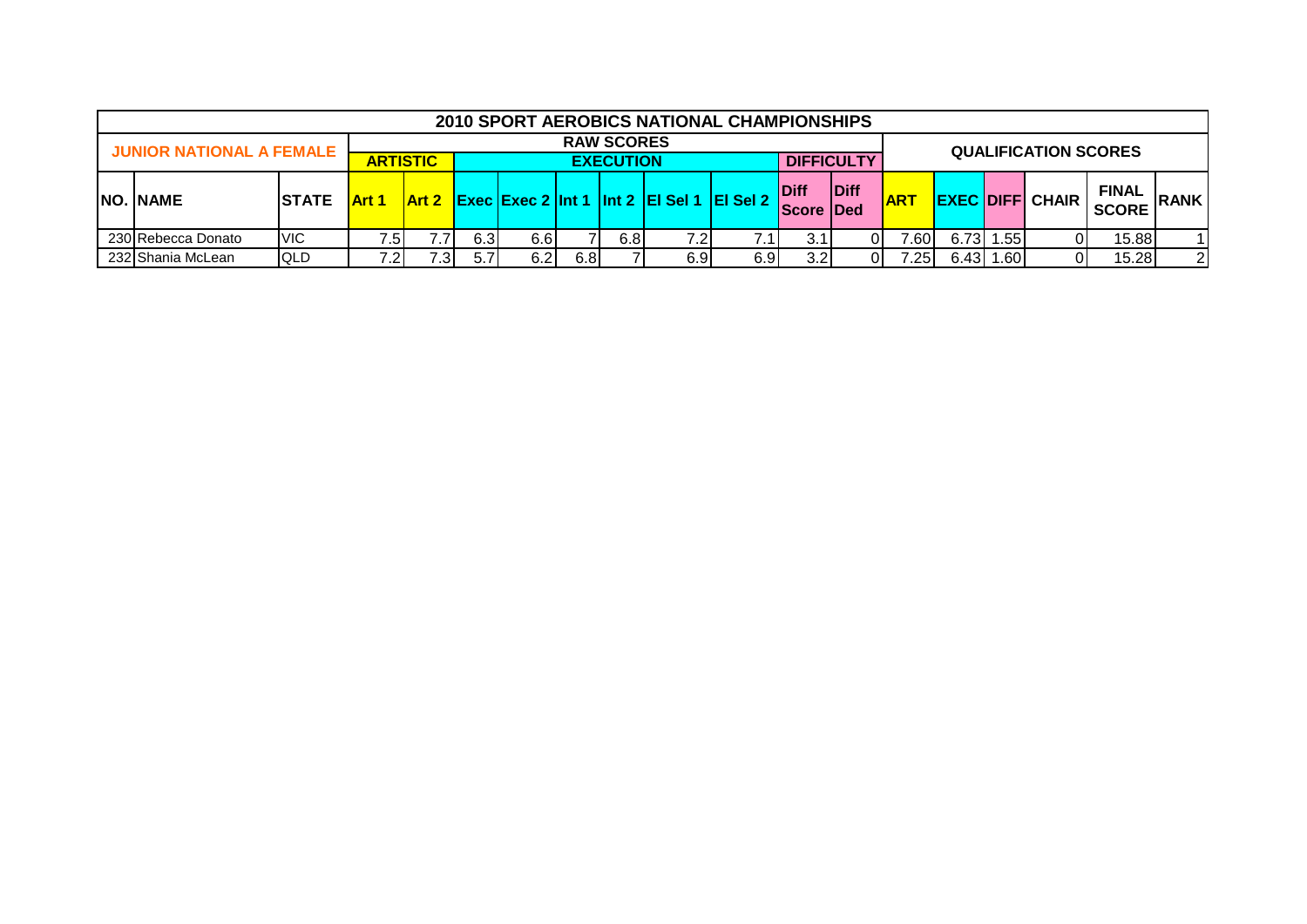|                                                                                           |                                                                                                                                         |  |  |  |  |  |                                                         | 2010 SPORT AEROBICS NATIONAL CHAMPIONSHIPS |                                 |      |            |  |                        |                              |             |  |
|-------------------------------------------------------------------------------------------|-----------------------------------------------------------------------------------------------------------------------------------------|--|--|--|--|--|---------------------------------------------------------|--------------------------------------------|---------------------------------|------|------------|--|------------------------|------------------------------|-------------|--|
|                                                                                           |                                                                                                                                         |  |  |  |  |  | <b>RAW SCORES</b>                                       |                                            |                                 |      |            |  |                        | <b>QUALIFICATION SCORES</b>  |             |  |
| <b>JUNIOR NATIONAL A MALE</b><br><b>DIFFICULTY</b><br><b>ARTISTIC</b><br><b>EXECUTION</b> |                                                                                                                                         |  |  |  |  |  |                                                         |                                            |                                 |      |            |  |                        |                              |             |  |
| <b>NO. NAME</b><br><b>STATE</b>                                                           | <b>Art 1</b>                                                                                                                            |  |  |  |  |  | $\vert$ Art 2 Exec Exec 2 Int 1 Int 2 EI Sel 1 EI Sel 2 |                                            | <b>Diff</b><br><b>Score Ded</b> | Diff | <b>ART</b> |  | <b>EXEC DIFF CHAIR</b> | <b>FINAL</b><br><b>SCORE</b> | <b>RANK</b> |  |
| 234 Asuka Fujihara                                                                        | 12.03<br>5.6<br>$6.18 \mid 0.55 \mid$<br><b>VIC</b><br>6.5I<br>6.5<br>01<br>5.4<br>5.2<br>6.7 <sub>l</sub><br>5.30<br>61<br>2.1<br>6.5I |  |  |  |  |  |                                                         |                                            |                                 |      |            |  | 11                     |                              |             |  |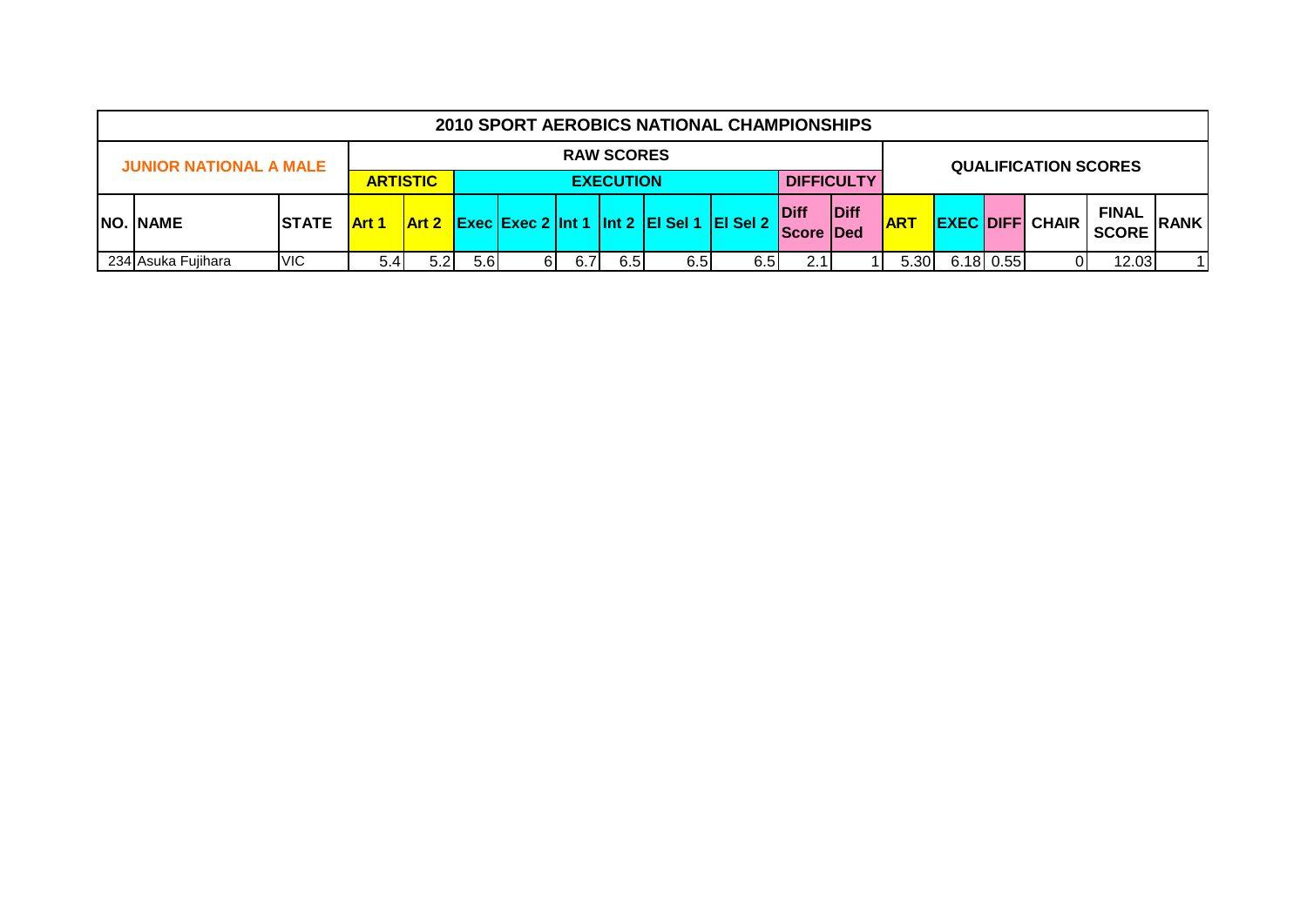|      |                                                     |               |              | 2010 SPORT AEROBICS NATIONAL CHAMPIONSHIPS |                                                                                                                      |     |                   |     |     |     |                             |              |              |  |
|------|-----------------------------------------------------|---------------|--------------|--------------------------------------------|----------------------------------------------------------------------------------------------------------------------|-----|-------------------|-----|-----|-----|-----------------------------|--------------|--------------|--|
|      | <b>NATIONAL DEVELOPMENT TRIO</b>                    |               |              |                                            | <b>RAW SCORES</b>                                                                                                    |     |                   |     |     |     | <b>QUALIFICATION SCORES</b> |              |              |  |
|      |                                                     |               |              | <b>ARTISTIC</b>                            | <b>EXECUTION</b>                                                                                                     |     | <b>DIFFICULTY</b> |     |     |     |                             |              |              |  |
| INO. | <b>NAME</b>                                         | <b>ISTATE</b> | <b>Art 1</b> | <b>Art 2</b>                               | Diff<br><b>Diff</b><br><b>ART</b><br><b>CHAIR</b><br><b>Exec 1 Exec 2</b><br><b>EXEC DIFF</b><br>Ded<br><b>Score</b> |     |                   |     |     |     |                             | <b>FINAL</b> | <b>RANK</b>  |  |
|      |                                                     |               |              |                                            |                                                                                                                      |     |                   |     |     |     |                             |              | <b>SCORE</b> |  |
|      | Jazmin Crawford<br>236 Giveney How<br>Carissa Curia | <b>WA</b>     | 7.9          | 7.8                                        | 8.5                                                                                                                  | 8.6 | .4                | 0.0 | 7.9 | 8.6 | 0.7                         | Οl           | 17.10        |  |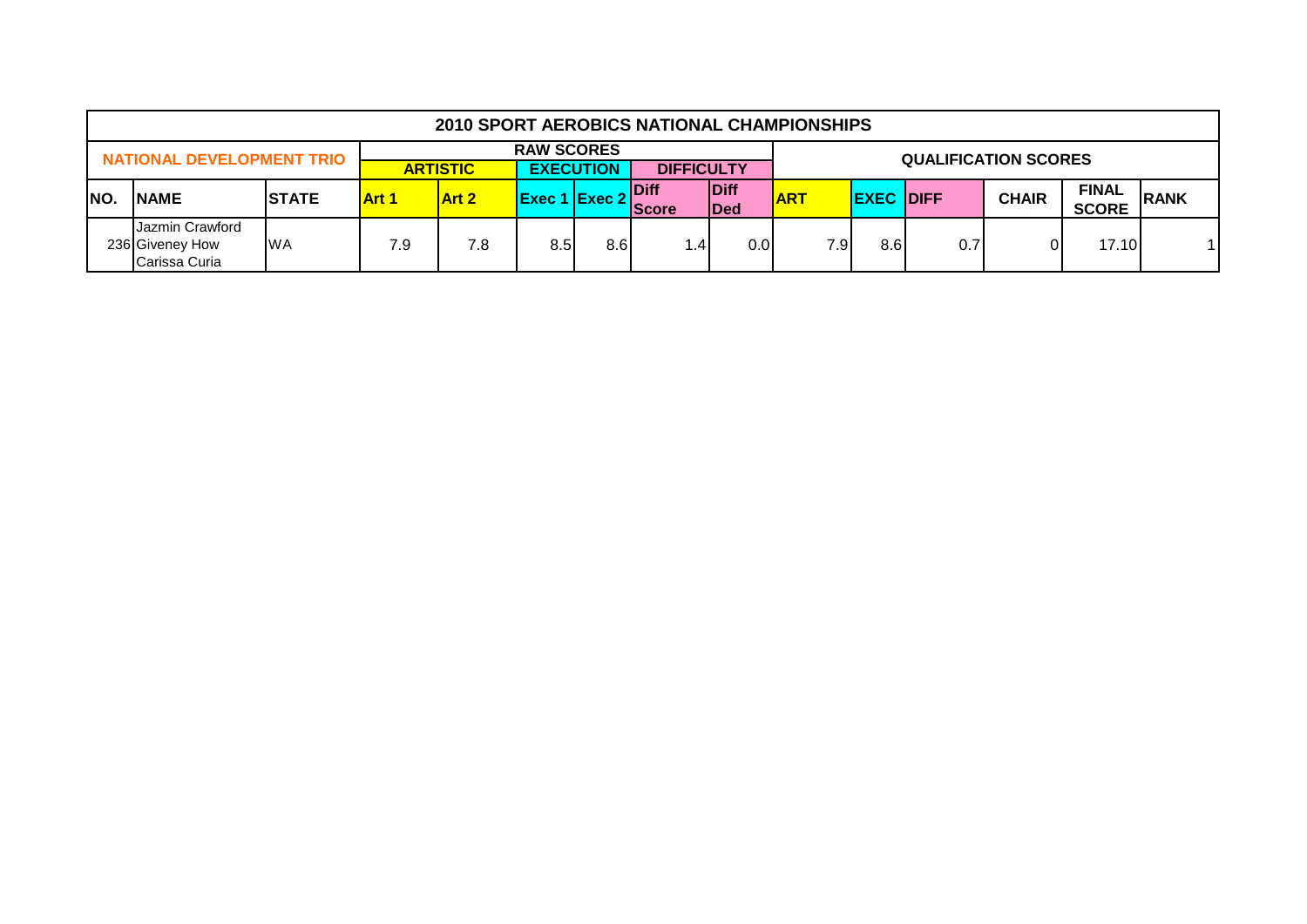|                                |              |                 |                  |                  | <b>2010 SPORT AEROBICS NATIONAL CHAMPIONSHIPS</b>       |                   |     |     |     |                   |              |             |      |       |                             |                   |                |
|--------------------------------|--------------|-----------------|------------------|------------------|---------------------------------------------------------|-------------------|-----|-----|-----|-------------------|--------------|-------------|------|-------|-----------------------------|-------------------|----------------|
| <b>ADULT NATIONAL A FEMALE</b> |              |                 |                  |                  |                                                         | <b>RAW SCORES</b> |     |     |     |                   |              |             |      |       | <b>QUALIFICATION SCORES</b> |                   |                |
|                                |              | <b>ARTISTIC</b> |                  |                  |                                                         | <b>EXECUTION</b>  |     |     |     | <b>DIFFICULTY</b> |              |             |      |       |                             |                   |                |
|                                |              |                 |                  |                  |                                                         |                   |     |     |     | <b>Diff</b>       | <b>IDiff</b> |             |      |       |                             | <b>FINAL</b>      |                |
| <b>NO. NAME</b>                | <b>STATE</b> | <b>Art 1</b>    | <b>Art 2</b>     |                  | <b>Exec Exec 2 Int 1 Int 2 EI Sel EI Sell Score Ded</b> |                   |     |     |     |                   |              | <u> ART</u> |      |       | <b>EXEC DIFFI CHAIR</b>     | <b>SCORE RANK</b> |                |
| 242 Shayliesh Emmett           | <b>VIC</b>   | 8               | 8.2              | 6.3 <sub>l</sub> | 6.5                                                     | 7.2               | 6.9 | 7.2 | 6.7 | 3.6 <sub>l</sub>  | ΩI           | 8.10        | 6.71 | 1.80  |                             | 16.61             |                |
| 250 Katarina Weber             | <b>NSW</b>   | 7.8             | 7.6              | 6.3              | 6.1                                                     | 7.4               |     | 7.2 | 7.1 | 3.5               | ΩI           | 7.70        | 6.69 | ا75،، | 0.05                        | 16.09             | $\overline{2}$ |
| 246 Caitlin Shipsides          | <b>VIC</b>   | 7.3             | 7.3 <sub>1</sub> | 6.4              | 6.3                                                     | 7.5               | 6.9 | 7.6 | 6.9 | 3.8               | ΩI           | 7.30        | 6.79 | .901  |                             | 15.99             | $\overline{3}$ |
| 244 Alicia Salerno             | <b>WA</b>    | 7.8             | 7.6              | 5.7              | 6.2                                                     | 6.6               | 6.5 | 6.4 | 6.5 | 3.5               | Οl           | 7.70        | 6.23 | 1.75  | $\Omega$                    | 15.68             | $\vert$        |
| 238 Monica Sweeney             | <b>QLD</b>   | 7.1             | 7.4 <sub>1</sub> | 5.8              | 61                                                      | 6.5               | 6.2 | 6.5 | 6.2 | 3.4               | 01           | 7.251       | 6.13 | 1.70  | ΩI                          | 15.08             | 5 <sub>l</sub> |
| 248 Ashlea Gates               | <b>NSW</b>   |                 |                  | 5.8              | 5.8                                                     |                   | 6.6 | 6.8 | 6.8 | 2.9               | ΩI           | 7.00        | 6.30 | .451  | ΩI                          | 14.75             | 6              |
| 240 Tamzen McAlpine            | <b>WA</b>    | $\Omega$        | ٥ı               | 0                | 0                                                       | 01                | ۵ı  | 0   | θI  | θI                | $\theta$     | 0.00        | 0.00 | 0.00  | $\theta$                    | 0.00              | 귀              |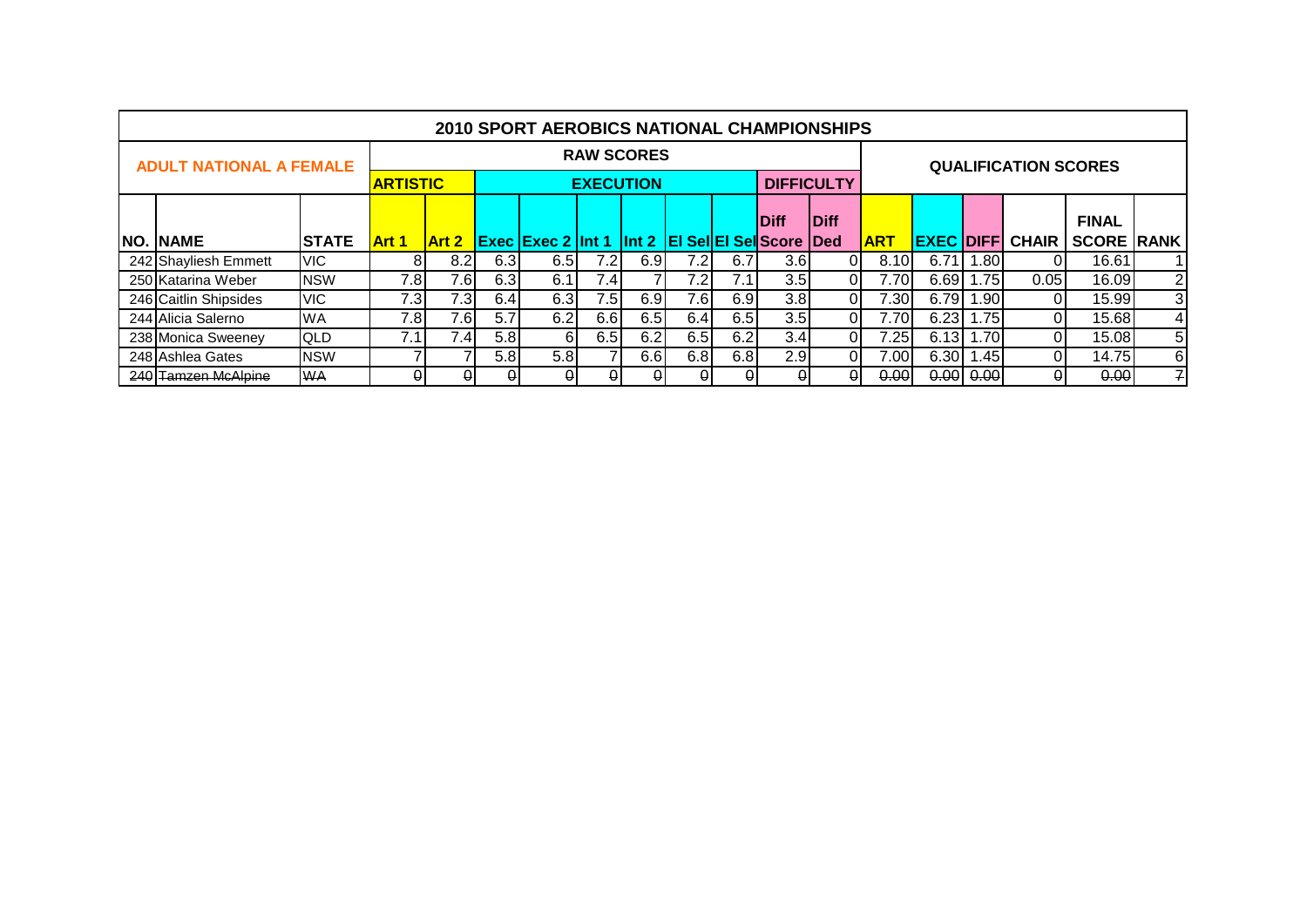|                                |              |              |                 |     | <b>2010 SPORT AEROBICS NATIONAL CHAMPIONSHIPS</b> |                   |     |      |     |                   |             |            |      |                  |                             |              |                 |
|--------------------------------|--------------|--------------|-----------------|-----|---------------------------------------------------|-------------------|-----|------|-----|-------------------|-------------|------------|------|------------------|-----------------------------|--------------|-----------------|
| <b>ADULT NATIONAL B FEMALE</b> |              |              |                 |     |                                                   | <b>RAW SCORES</b> |     |      |     |                   |             |            |      |                  | <b>QUALIFICATION SCORES</b> |              |                 |
|                                |              |              | <b>ARTISTIC</b> |     |                                                   | <b>EXECUTION</b>  |     |      |     | <b>DIFFICULTY</b> |             |            |      |                  |                             |              |                 |
| <b>NO. NAME</b>                | <b>STATE</b> | <b>Art 1</b> | <b>Art 2</b>    |     | <b>Exec Exec 2 Int 1 Int 2 EI Sel EI Sel</b>      |                   |     |      |     | <b>Diff</b>       | <b>Diff</b> | <b>ART</b> |      |                  | <b>EXEC DIFFI CHAIR</b>     | <b>FINAL</b> | <b>RANK</b>     |
|                                |              |              |                 |     |                                                   |                   |     |      |     | <b>Score</b>      | <b>IDed</b> |            |      |                  |                             | <b>SCORE</b> |                 |
| 243 Suzi Price                 | <b>WA</b>    | 8.1          | 8.3             | 7.9 | 7.8                                               | 7.1               | 7.2 | 6.8  | 6.8 | 3.1               | 0I          | 8.20       | 7.43 | 1.55             | ΩI                          | 17.18        | 11              |
| 241 Michelle Godber            | <b>WA</b>    | 7.9          | 8               | 81  | 8.1                                               |                   |     | 6.8  | 6.8 | 3.3 <sub>l</sub>  | ΩI          | 7.95       | 7.49 | 1.65             | ΩI                          | 17.09        | $\overline{2}$  |
| 239 Ashleigh Donovan           | <b>NSW</b>   | 8.2          | 7.6             | 7.3 | 7.1 <sub>1</sub>                                  | 6.9               | 6.9 | 6.7  | 6.8 | 2.8               | 01          | 7.90       | 7.02 | 1.40I            | $\Omega$                    | 16.32        | $\mathbf{3}$    |
| 247 Leah Dougherty             | <b>VIC</b>   | 7.4          | 7.6             |     | 7.3                                               | 6.6               | 6.6 | 6.1  | 6I  | 2.3               | Οl          | 7.50       | 6.77 | 1.15             | ΟI                          | 15.42        | $\vert 4 \vert$ |
| 249 Vanessa Pink               | <b>WA</b>    | 7.1          |                 | 61  | 6.1                                               | 6.2               | 6.3 | 6I   | 61  | 2.9               |             | 7.05       | 6.10 | 1.45             | ΩI                          | 14.60        | 5 <sub>l</sub>  |
| 245 Casey Sutherland           | <b>QLD</b>   | 6.5          | 6.9             | 6.7 | 6.5                                               | 6.6               | 6.6 | 6.1  | 61  | 2.7               | ΩI          | 6.70       | 6.49 | .35 <sub>1</sub> |                             | 14.54        | $6 \mid$        |
| 251 Teanna Dulanovic           | <b>NSW</b>   | 7.3          | 7.2             | 61  | 6.2                                               | 6.1               | 61  | 5.91 | 5.8 | 2.4               | ΩI          | 7.25       | 6.04 | 1.20             | ΩI                          | 14.49        | 71              |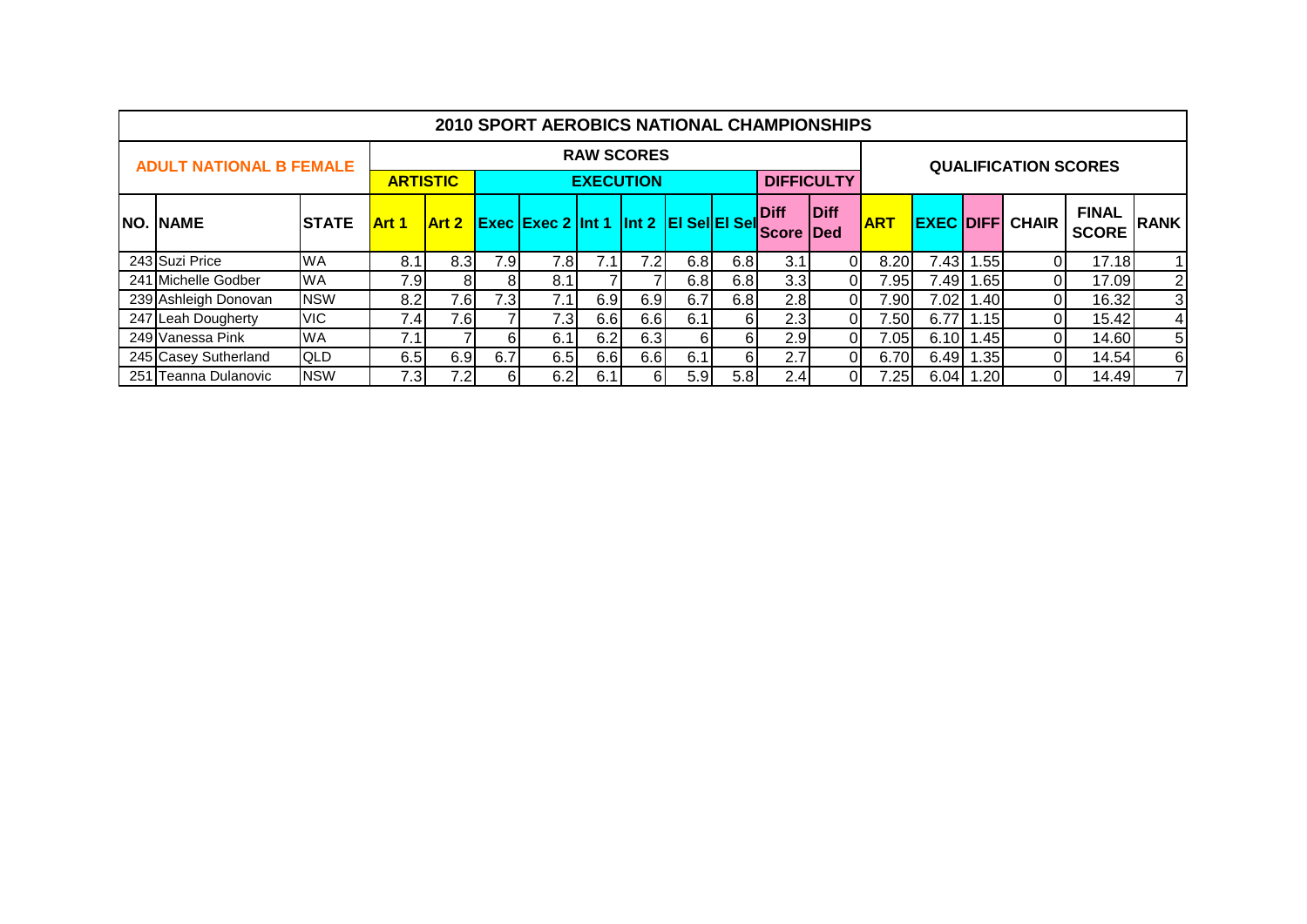|                                       |              |                 |                                                                                                        |  | 2010 SPORT AEROBICS NATIONAL CHAMPIONSHIPS |                   |  |  |  |  |  |            |  |              |                             |                   |  |
|---------------------------------------|--------------|-----------------|--------------------------------------------------------------------------------------------------------|--|--------------------------------------------|-------------------|--|--|--|--|--|------------|--|--------------|-----------------------------|-------------------|--|
| <b>INTERMEDIATE NATIONAL A MALE L</b> |              |                 |                                                                                                        |  |                                            | <b>RAW SCORES</b> |  |  |  |  |  |            |  |              | <b>QUALIFICATION SCORES</b> |                   |  |
|                                       |              | <b>ARTISTIC</b> |                                                                                                        |  | <b>EXECUTION</b>                           | <b>DIFFICULTY</b> |  |  |  |  |  |            |  |              |                             |                   |  |
|                                       |              |                 |                                                                                                        |  |                                            |                   |  |  |  |  |  |            |  | <b>FINAL</b> |                             |                   |  |
| <b>NO. NAME</b>                       | <b>STATE</b> | <b>Art 1</b>    | <b>IDiff</b><br><b>Diff</b><br><b>Exec Exec 2 Int 1 Int 2 EI SellEI Sell Score Ded</b><br><b>Art 2</b> |  |                                            |                   |  |  |  |  |  | <b>ART</b> |  |              | <b>EXEC DIFFI CHAIR</b>     | <b>SCORE RANK</b> |  |
| 252 Yoshi Fujihara                    | <b>VIC</b>   | 4.7             | 5.75 1.05<br>6.5<br>6.1<br>4.60<br>6.2<br>11.40<br>4.5I<br>5.4<br>6.1<br>5.11<br>2.11<br>01            |  |                                            |                   |  |  |  |  |  |            |  |              |                             |                   |  |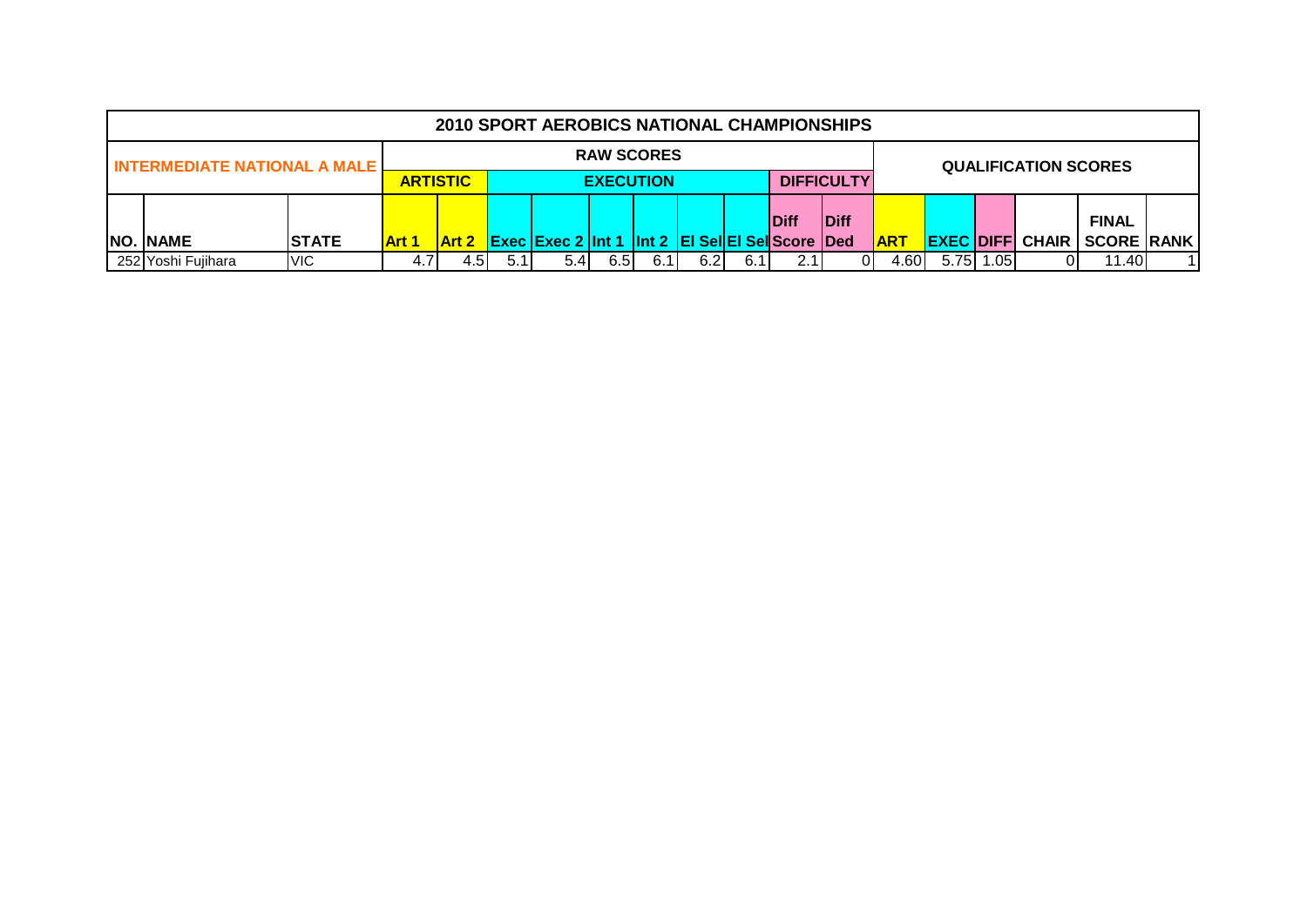|      |                                                    |              |                 |                          |     |     |     |                   | <b>2010 SPORT AEROBICS NATIONAL CHAMPIONSHIPS</b> |                           |                  |                   |            |             |              |                             |                   |    |
|------|----------------------------------------------------|--------------|-----------------|--------------------------|-----|-----|-----|-------------------|---------------------------------------------------|---------------------------|------------------|-------------------|------------|-------------|--------------|-----------------------------|-------------------|----|
|      | <b>JUNIOR NATIONAL B PAIR</b>                      |              |                 |                          |     |     |     | <b>RAW SCORES</b> |                                                   |                           |                  |                   |            |             |              | <b>QUALIFICATION SCORES</b> |                   |    |
|      |                                                    |              | <b>ARTISTIC</b> |                          |     |     |     | <b>EXECUTION</b>  |                                                   |                           |                  | <b>DIFFICULTY</b> |            |             |              |                             |                   |    |
|      |                                                    |              |                 |                          |     |     |     |                   |                                                   |                           | <b>Diff</b>      | <b>Diff</b>       |            |             |              |                             | <b>FINAL</b>      |    |
| INO. | <b>NAME</b>                                        | <b>STATE</b> | <b>Art 1</b>    | Art 2                    |     |     |     |                   | <b>Exec Exec 2 Int 1 Int 2 EI Sel 1</b>           | <b>El Sel 2 Score Ded</b> |                  |                   | <b>ART</b> | <b>EXEC</b> | <b>IDIFF</b> | <b>CHAIR</b>                | <b>SCORE RANK</b> |    |
| 257  | Simone Ballard<br>Katie Underwood                  | QLD          | 7.5             | 7.8                      | 5.9 | 5.8 | 6.7 | 6.6               | 6.5                                               | 6.5                       | 2.4              | $\overline{0}$    | 7.651      | 6.22        | 1.20         | $\Omega$                    | 15.07             | 11 |
| 255  | Montana Zillfleisch<br>Jasmine Meehan-Stubbs       | <b>QLD</b>   | 7.1             | $\overline{\phantom{a}}$ | 5.9 | 5.7 | 6.6 | 6.5               | 6.3                                               | 6.2                       | 2.6              | $\overline{0}$    | 7.10I      | 6.12        | 1.30         | 0I                          | 14.52             | 21 |
| 253  | Naomi <sub>VIC</sub><br>Vanessa Jackson<br>Taranto |              | 6.8             | 6.5                      | 5.6 | 5.5 | 6.4 | 6.3               | 6.1                                               | 61                        | $2.2\phantom{0}$ | ΟI                | 6.65       | 5.89        | 1.10         | 01                          | 13.64             | 31 |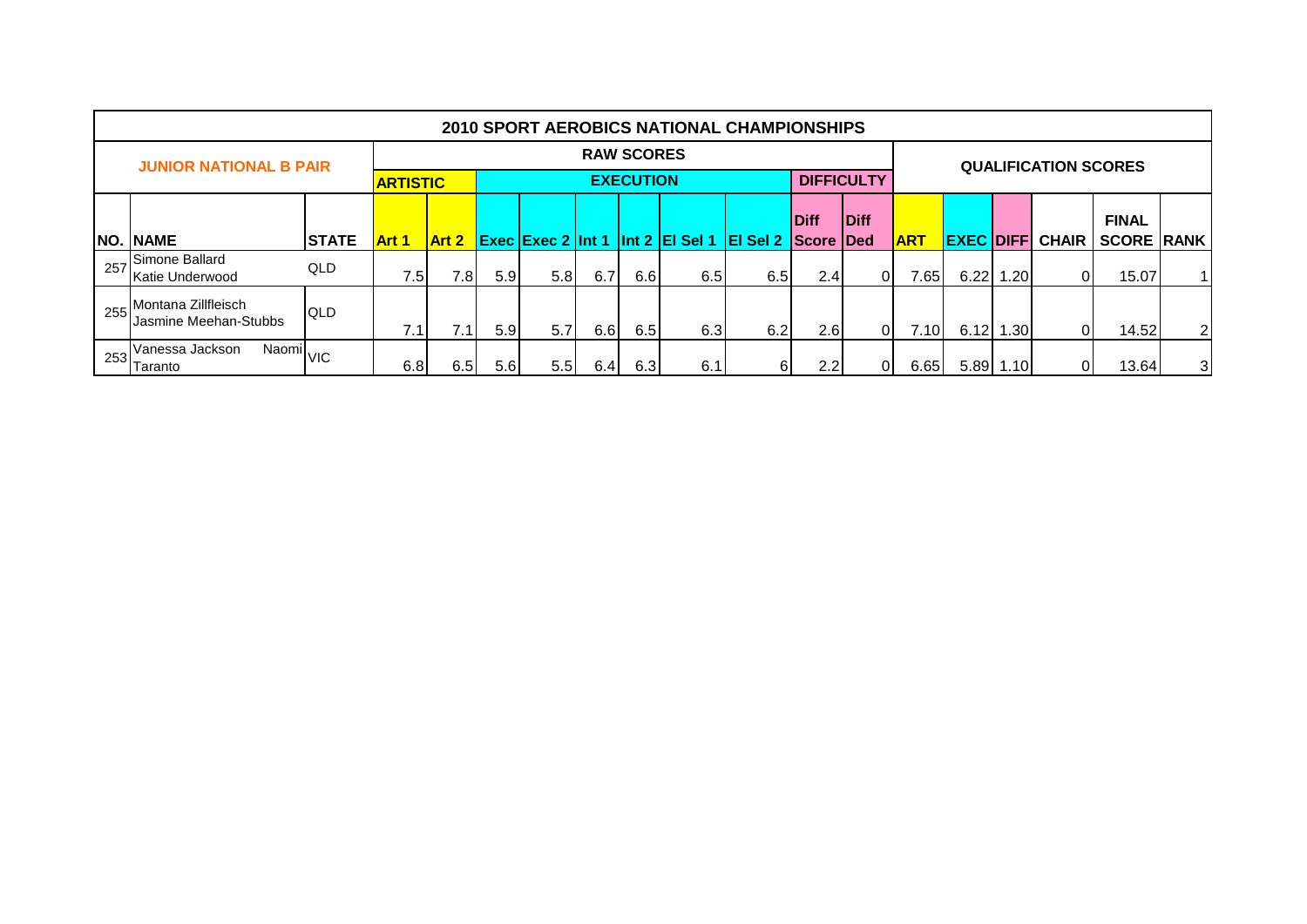|                               |              |                                                                                                                                                                                           |              |  | 2010 SPORT AEROBICS NATIONAL CHAMPIONSHIPS |                   |  |  |              |                   |  |  |  |                   |                             |  |  |
|-------------------------------|--------------|-------------------------------------------------------------------------------------------------------------------------------------------------------------------------------------------|--------------|--|--------------------------------------------|-------------------|--|--|--------------|-------------------|--|--|--|-------------------|-----------------------------|--|--|
| <b>SENIOR NATIONAL A MALE</b> |              |                                                                                                                                                                                           |              |  |                                            | <b>RAW SCORES</b> |  |  |              |                   |  |  |  |                   | <b>QUALIFICATION SCORES</b> |  |  |
|                               |              | <b>ARTISTIC</b>                                                                                                                                                                           |              |  |                                            | <b>EXECUTION</b>  |  |  |              | <b>DIFFICULTY</b> |  |  |  |                   |                             |  |  |
|                               |              |                                                                                                                                                                                           |              |  |                                            |                   |  |  | <b>IDiff</b> |                   |  |  |  | <b>FINAL</b>      |                             |  |  |
| <b>NO. NAME</b>               | <b>STATE</b> | <b>Art 1</b>                                                                                                                                                                              | <b>Art 2</b> |  |                                            |                   |  |  |              | <b>ART</b>        |  |  |  | <b>SCORE RANK</b> |                             |  |  |
| 254 Ryuun Fujihara            | <b>VIC</b>   | <b>EXEC DIFFI CHAIR</b><br><b>Exec Exec 2 Int 1 Int 2 EI SellEI Sell Score Ded</b><br>6.41   1.70<br>6.2<br>6.81<br>6.7<br>5.95<br>6.6I<br>14.06<br>5.91<br>6.1<br>6.5<br>3.4<br>61<br>01 |              |  |                                            |                   |  |  |              |                   |  |  |  |                   |                             |  |  |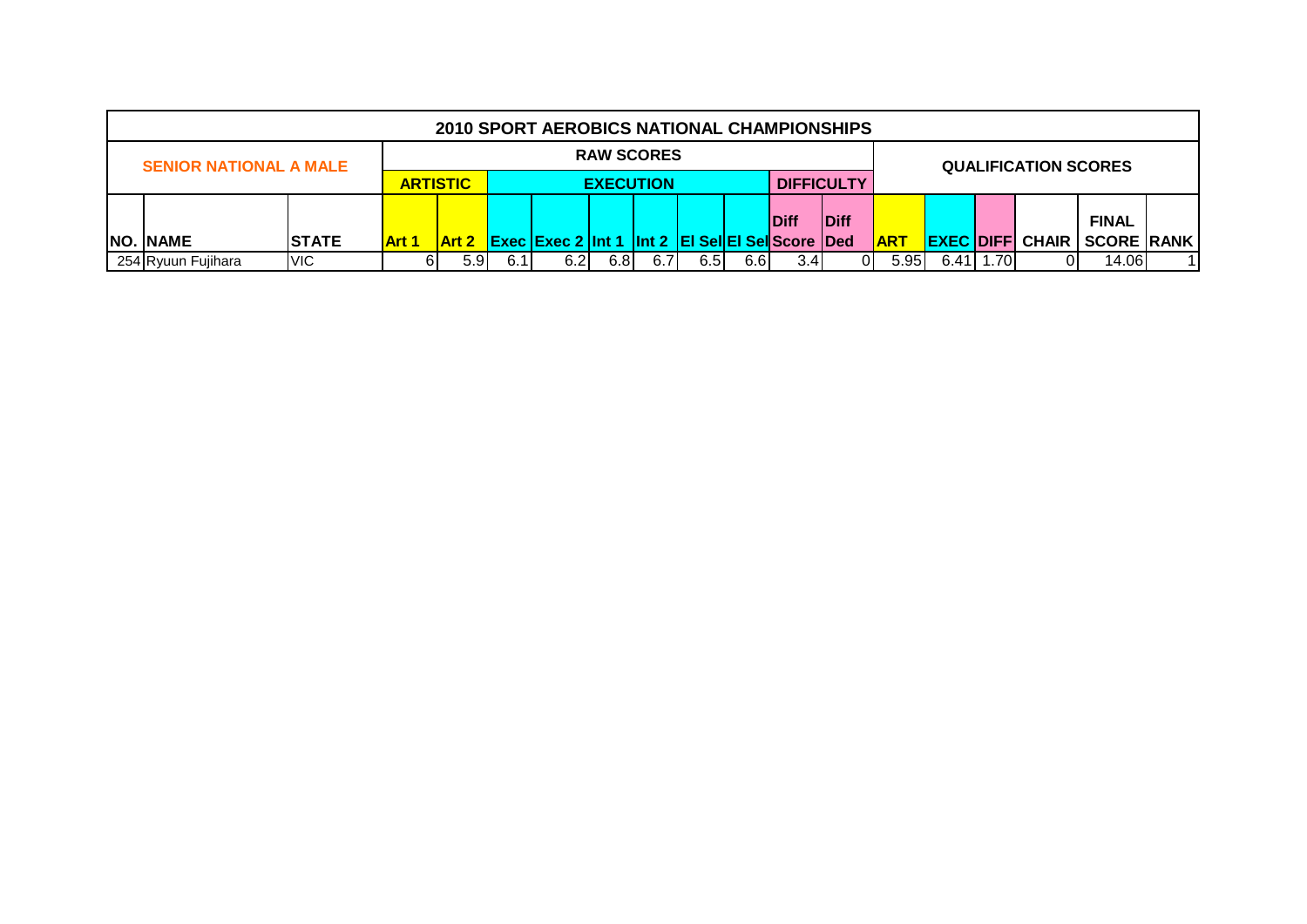|                                                            |                   |              |     |                  | 2010 SPORT AEROBICS NATIONAL CHAMPIONSHIPS                    |                   |     |      |           |      |      |            |                   |       |                             |                   |  |
|------------------------------------------------------------|-------------------|--------------|-----|------------------|---------------------------------------------------------------|-------------------|-----|------|-----------|------|------|------------|-------------------|-------|-----------------------------|-------------------|--|
| <b>SENIOR NATIONAL A PAIR</b>                              |                   |              |     |                  |                                                               | <b>RAW SCORES</b> |     |      |           |      |      |            |                   |       | <b>QUALIFICATION SCORES</b> |                   |  |
|                                                            | <b>DIFFICULTY</b> |              |     |                  |                                                               |                   |     |      |           |      |      |            |                   |       |                             |                   |  |
| <b>ARTISTIC</b><br><b>EXECUTION</b><br>Diff<br><b>Diff</b> |                   |              |     |                  |                                                               |                   |     |      |           |      |      |            |                   |       |                             | <b>FINAL</b>      |  |
| <b>NO. NAME</b>                                            | <b>ISTATE</b>     | <b>Art 1</b> |     |                  | <b>Art 2 Exec Exec 2 Int 1 Int 2 EI SellEI Sell Score Ded</b> |                   |     |      |           |      |      | <b>ART</b> | <b>EXEC DIFFI</b> |       | <b>CHAIR</b>                | <b>SCORE RANK</b> |  |
| Rheece Campbell                                            |                   |              |     |                  |                                                               |                   |     |      |           |      |      |            |                   |       |                             |                   |  |
| 256 Rachael Capp                                           | <b>VIC</b>        | 6.9          | 6.9 | 5.5 <sub>1</sub> | 5.7                                                           | 6.3 <sub>l</sub>  | 6.2 | 6.3I | 2.4<br>ΩI | 6.90 | 5.93 | .201       | 0.05              | 13.98 |                             |                   |  |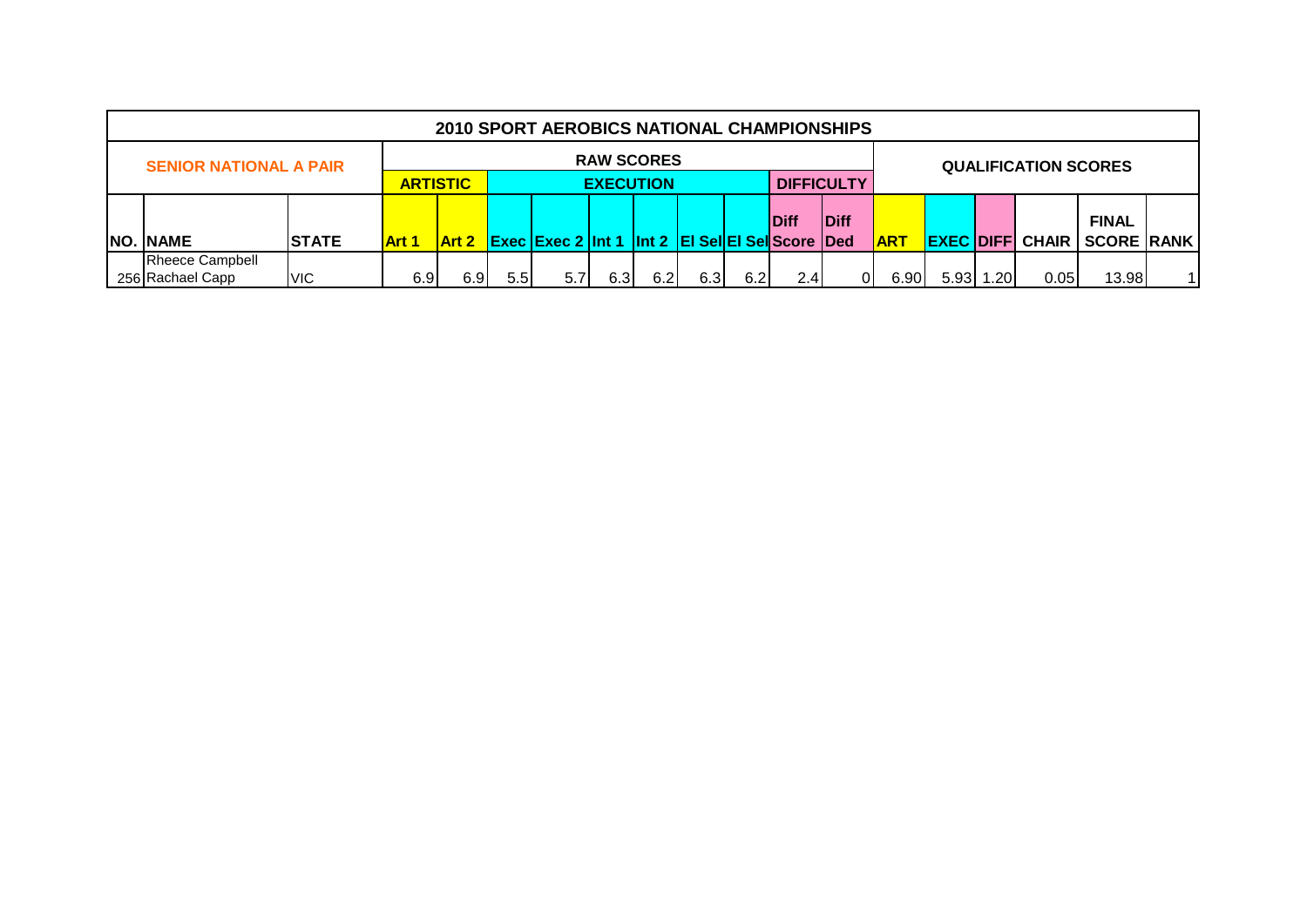|                                         |              |                  |                                                                               |    | <b>2010 SPORT AEROBICS NATIONAL CHAMPIONSHIPS</b> |                   |     |     |     |      |                   |                  |                   |       |                             |                   |                |
|-----------------------------------------|--------------|------------------|-------------------------------------------------------------------------------|----|---------------------------------------------------|-------------------|-----|-----|-----|------|-------------------|------------------|-------------------|-------|-----------------------------|-------------------|----------------|
| <b>INTERMEDIATE NATIONAL B PAIR</b>     |              |                  |                                                                               |    |                                                   | <b>RAW SCORES</b> |     |     |     |      |                   |                  |                   |       | <b>QUALIFICATION SCORES</b> |                   |                |
|                                         |              |                  | <b>ARTISTIC</b>                                                               |    |                                                   | <b>EXECUTION</b>  |     |     |     |      | <b>DIFFICULTY</b> |                  |                   |       |                             |                   |                |
|                                         |              |                  | Diff<br><b>Diff</b><br><b>Exec Exec 2 Int 1 Int 2 EI Sel EI Sel Score Ded</b> |    |                                                   |                   |     |     |     |      |                   |                  |                   |       |                             | <b>FINAL</b>      |                |
| NO. NAME                                | <b>STATE</b> | <b>Art 1</b>     | <b>Art 2</b>                                                                  |    |                                                   |                   |     |     |     |      |                   | <b>ART</b>       | <b>EXEC DIFFI</b> |       | <b>CHAIR</b>                | <b>SCORE RANK</b> |                |
| Melissa Burnell                         |              |                  |                                                                               |    |                                                   |                   |     |     |     |      |                   |                  |                   |       |                             |                   |                |
| 259 Alice Roe                           | <b>VIC</b>   | 81               | 7.9                                                                           |    | 6.8                                               | 6.8               | 6.8 | 6.7 | 6.7 | 3.6  | ΩI                | 7.95             | 6.83              | 1.80  | 0                           | 16.58             |                |
| Ashlee Smith                            |              |                  |                                                                               |    |                                                   |                   |     |     |     |      |                   |                  |                   |       |                             |                   |                |
| 263 Courtney Vos                        | <b>VIC</b>   | 6.7              | 6.9                                                                           | 61 | 6.1                                               | 6.1               | 6.1 | 6.2 | 6.1 | 2.1  | 01                | 6.80             | 6.09              | 1.05  |                             | 13.94             | $\overline{2}$ |
| Deborah Greenbaum<br>261 Samantha Panos | 6.3          | 5.8 <sub>1</sub> | 5.6                                                                           |    | -6.                                               | 61                |     | 2.5 | 01  | 6.20 | 5.85              | .25 <sub>1</sub> |                   | 13.30 | 3                           |                   |                |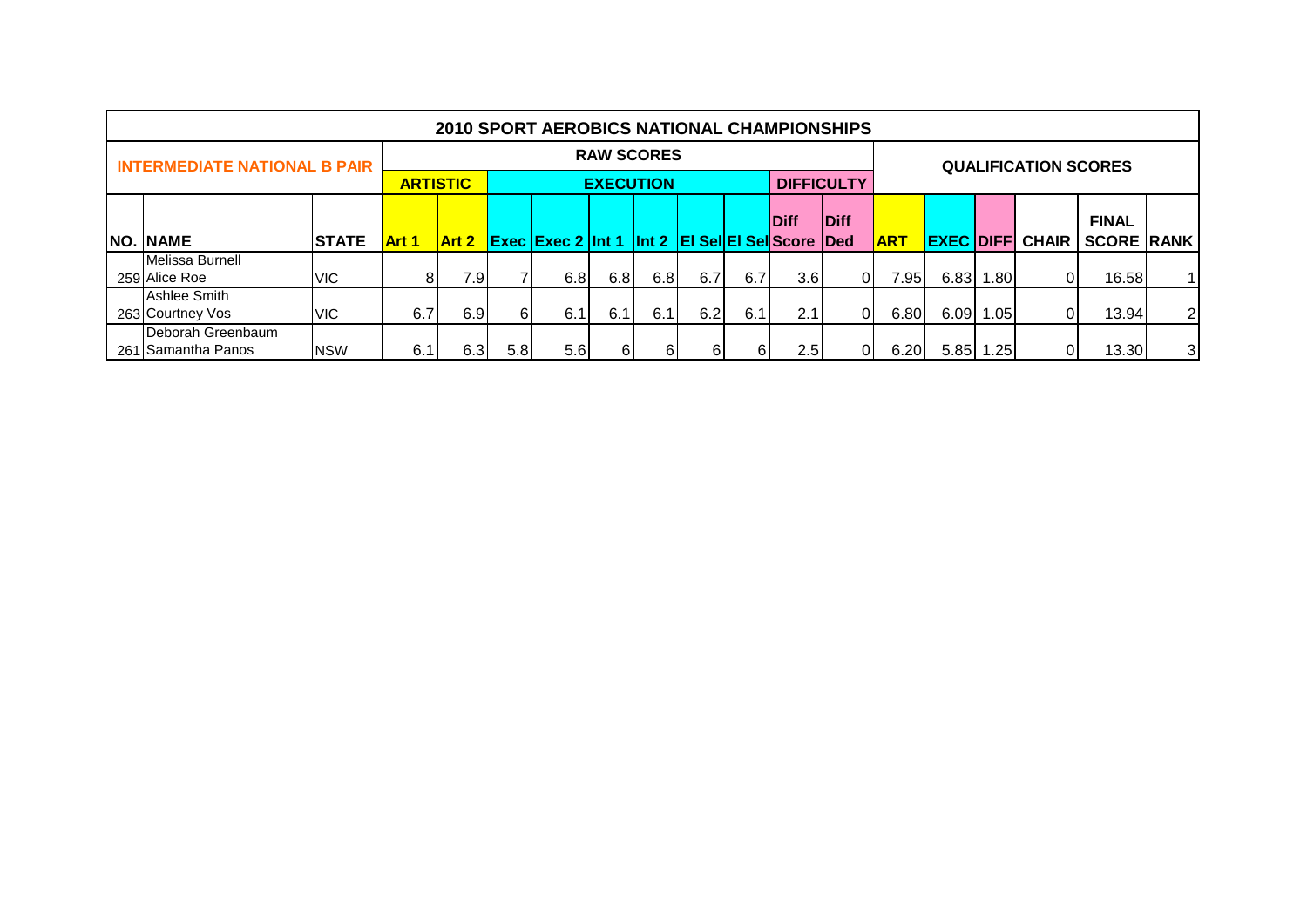|                                       |              |              |                                                                                                                                                           |     | <b>2010 SPORT AEROBICS NATIONAL CHAMPIONSHIPS</b> |                   |      |     |     |                  |          |            |              |           |                             |                   |   |
|---------------------------------------|--------------|--------------|-----------------------------------------------------------------------------------------------------------------------------------------------------------|-----|---------------------------------------------------|-------------------|------|-----|-----|------------------|----------|------------|--------------|-----------|-----------------------------|-------------------|---|
| <b>INTERMEDIATE NATIONAL A FEMALE</b> |              |              |                                                                                                                                                           |     |                                                   | <b>RAW SCORES</b> |      |     |     |                  |          |            |              |           | <b>QUALIFICATION SCORES</b> |                   |   |
|                                       |              |              |                                                                                                                                                           |     |                                                   |                   |      |     |     |                  |          |            |              |           |                             |                   |   |
|                                       |              |              | <b>ARTISTIC</b><br><b>EXECUTION</b><br><b>DIFFICULTY</b><br><b>Diff</b><br>Diff<br><b>Exec Exec 2 Int 1 Int 2 EI Sel EI Sel Score Ded</b><br><b>Art 2</b> |     |                                                   |                   |      |     |     |                  |          |            |              |           |                             | <b>FINAL</b>      |   |
| <b>NO. NAME</b>                       | <b>STATE</b> | <b>Art 1</b> |                                                                                                                                                           |     |                                                   |                   |      |     |     |                  |          | <b>ART</b> |              |           | <b>EXEC DIFFI CHAIR</b>     | <b>SCORE RANK</b> |   |
| 270 Maddison Kerr                     | <b>NSW</b>   | 7.7          | 7.7                                                                                                                                                       | 7.1 | 6.7                                               | 6.9               | 6.7  | 6.9 | 7.2 | 4.2              |          | 7.70       |              | 6.90 2.10 | ΩI                          | 16.70             |   |
| 260 Megan Shroff                      | QLD          | 7.7          | 81                                                                                                                                                        | 6.2 | 6.6                                               |                   | 6.81 | 7.2 |     | 3.9 <sub>l</sub> | $\Omega$ | 7.85       | 6.69         | 1.95      | ΟI                          | 16.49             | 2 |
| 266 Briarly Collyns                   | <b>QLD</b>   | 7.8          | 7.91                                                                                                                                                      | 6.1 | 6.1                                               | 6.9               | 6.7  | 6.9 | 6.7 | 3.7              |          | 7.85       | 6.45         | 1.85      | ΟI                          | 16.15             | 3 |
| 264 Chloe Pace                        | <b>VIC</b>   | 6.9          | 7.4 <sub>1</sub>                                                                                                                                          | 6.6 | 6.6                                               | 7.2               | 6.9  | 7.5 | 7.2 | 3.3 <sub>l</sub> |          | 7.15       | 6.89         | 1.65      | ΩI                          | 15.69             | 4 |
| 268 Madison Napper                    | QLD          | 7.5          | 7.4                                                                                                                                                       | 5.8 | 5.9 <sub>l</sub>                                  | 6.6               | 6.7  | 6.7 | 6.6 | 3.2              |          | 7.45       | 6.25         | 1.601     | 0I                          | 15.30             | 5 |
| 258 Jemima Sanzari                    | <b>VIC</b>   |              | 7.2                                                                                                                                                       |     |                                                   |                   |      |     | 6.7 |                  |          | 7.051      | 6.13         | 1.65      | 0.05                        | 14.78             | 6 |
| 262 Tiarne Cummings                   | <b>QLD</b>   | 7.2          | 6.5<br>5.9<br>6.8<br>3.3<br>6.9<br>6.4<br>5.4 <sub>l</sub><br>7.2<br>6.1<br>5.3<br>5.5<br>6.5<br>6.6<br>6<br>2.9                                          |     |                                                   |                   |      |     |     |                  |          |            | 7.20<br>5.88 | 1.45      | $\Omega$                    | 14.53             |   |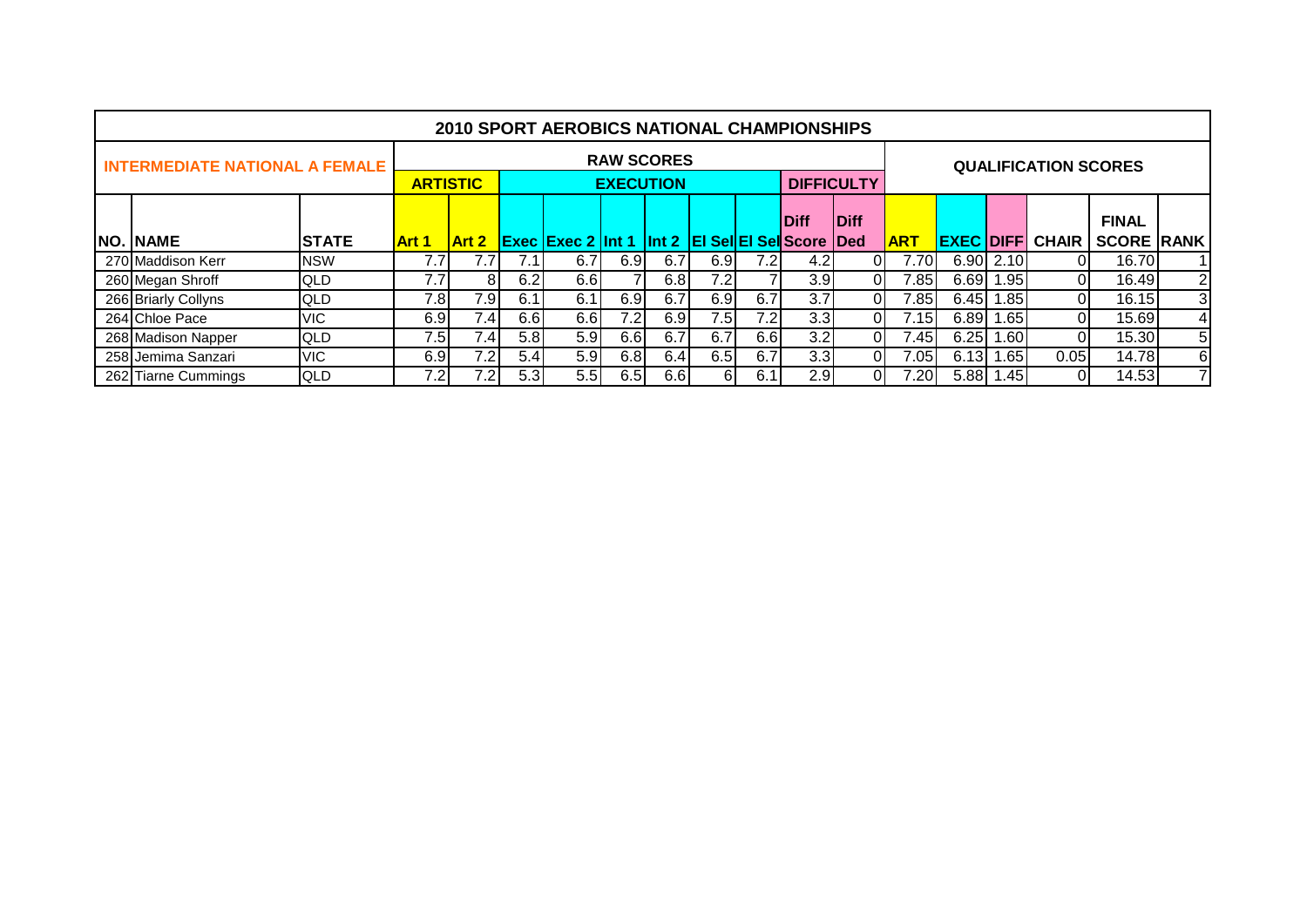|                                                 |              |                 |       |          | <b>2010 SPORT AEROBICS NATIONAL CHAMPIONSHIPS</b>      |                   |          |          |     |                |                   |            |                  |             |                             |                   |                 |
|-------------------------------------------------|--------------|-----------------|-------|----------|--------------------------------------------------------|-------------------|----------|----------|-----|----------------|-------------------|------------|------------------|-------------|-----------------------------|-------------------|-----------------|
| <b>SENIOR NATIONAL B PAIR</b>                   |              |                 |       |          |                                                        | <b>RAW SCORES</b> |          |          |     |                |                   |            |                  |             | <b>QUALIFICATION SCORES</b> |                   |                 |
|                                                 |              | <b>ARTISTIC</b> |       |          |                                                        | <b>EXECUTION</b>  |          |          |     |                | <b>DIFFICULTY</b> |            |                  |             |                             |                   |                 |
|                                                 |              |                 |       |          |                                                        |                   |          |          |     | <b>Diff</b>    | <b>Diff</b>       |            |                  |             |                             | <b>FINAL</b>      |                 |
| NO. NAME                                        | <b>STATE</b> | <b>Art 1</b>    | Art 2 |          | <b>Exec Exec 2 Int 1 Int 2 EI Sel EI Sel Score Ded</b> |                   |          |          |     |                |                   | <b>ART</b> | <b>EXEC DIFF</b> |             | <b>CHAIR</b>                | <b>SCORE RANK</b> |                 |
| Chiara Ardi<br>269 Eliza Quinert                | <b>VIC</b>   | 7.5             | 7.6   | 7        | 7.1                                                    | 6.7               | 6.8      | 6.7      | 6.7 | 31             | 01                | 7.55       |                  | 6.89 1.50   | $\Omega$                    | 15.94             | 11              |
| Christina Gioffre<br>271 Kahly Tepper           | <b>VIC</b>   | 7.8             | 7.7   | 6.6      | 6.5                                                    | 6.6               | 6.5      | 6.8      | 6.6 | 2.5            | 01                | 7.75       |                  | 6.58 1.25   | $\Omega$                    | 15.58             | $\mathbf{2}$    |
| Shari James-Abel<br>277 Emily Simmons           | QLD          | 7.3             | 7.3   | 6.1      | 5.8                                                    | 6.1               | 6.1      | 6.2      | 6.2 | 2.5            | ΩI                | 7.30       | 6.05             | 1.25        | $\Omega$                    | 14.60             | 3 <sup>1</sup>  |
| Rosalie Lord<br>Aimee Warrender-<br>273 Sparkes | <b>VIC</b>   | 7.5             | 7.6   | 5.6      | 5.5                                                    | 6.5               | 6.5      | 6.4      | 6.3 | $\overline{2}$ | 01                | 7.55       |                  | 6.00 1.00   | $\Omega$                    | 14.55             | $\vert 4 \vert$ |
| Olivia D'Argent<br>267 Karren Valdez            | <b>NSW</b>   | 6.9             | 7.2   | 6.4      | $6 \mid$                                               | $6 \mid$          | $6 \mid$ | 6.2      | 6.2 | 2.3            | Οl                | 7.05       |                  | $6.14$ 1.15 | $\overline{0}$              | 14.34             | 5 <sup>1</sup>  |
| <b>Emily Beal</b><br>279 Kaitlyn Duignan        | QLD          | 7.1             | 7.3   | 5.5      | 5.6                                                    | 6.2               | 6.1      | 6        | 61  | 2.8            | ΩI                | 7.20       | 5.82             | 1.40        | 0.1                         | 14.32             | 6 <sup>1</sup>  |
| <b>Tara Marshall</b><br>275 Sarah Ratcliffe     | <b>NSW</b>   | 6.4             | 6.4   | 5.8      | $6 \mid$                                               | 6                 | $6 \mid$ | 6        | 6   | 2.2            | ΩI                | 6.40       |                  | $5.95$ 1.10 | $\Omega$                    | 13.45             | 7               |
| Kathleen Duff<br>265 Luisa Grieco               | QLD          | $\overline{0}$  | ΩI    | $\Omega$ | ΟI                                                     | 01                | 0        | $\Omega$ |     | 0l             | ΟI                | 0.00       |                  | 0.00   0.00 | 01                          | 0.00              | 8 <sup>1</sup>  |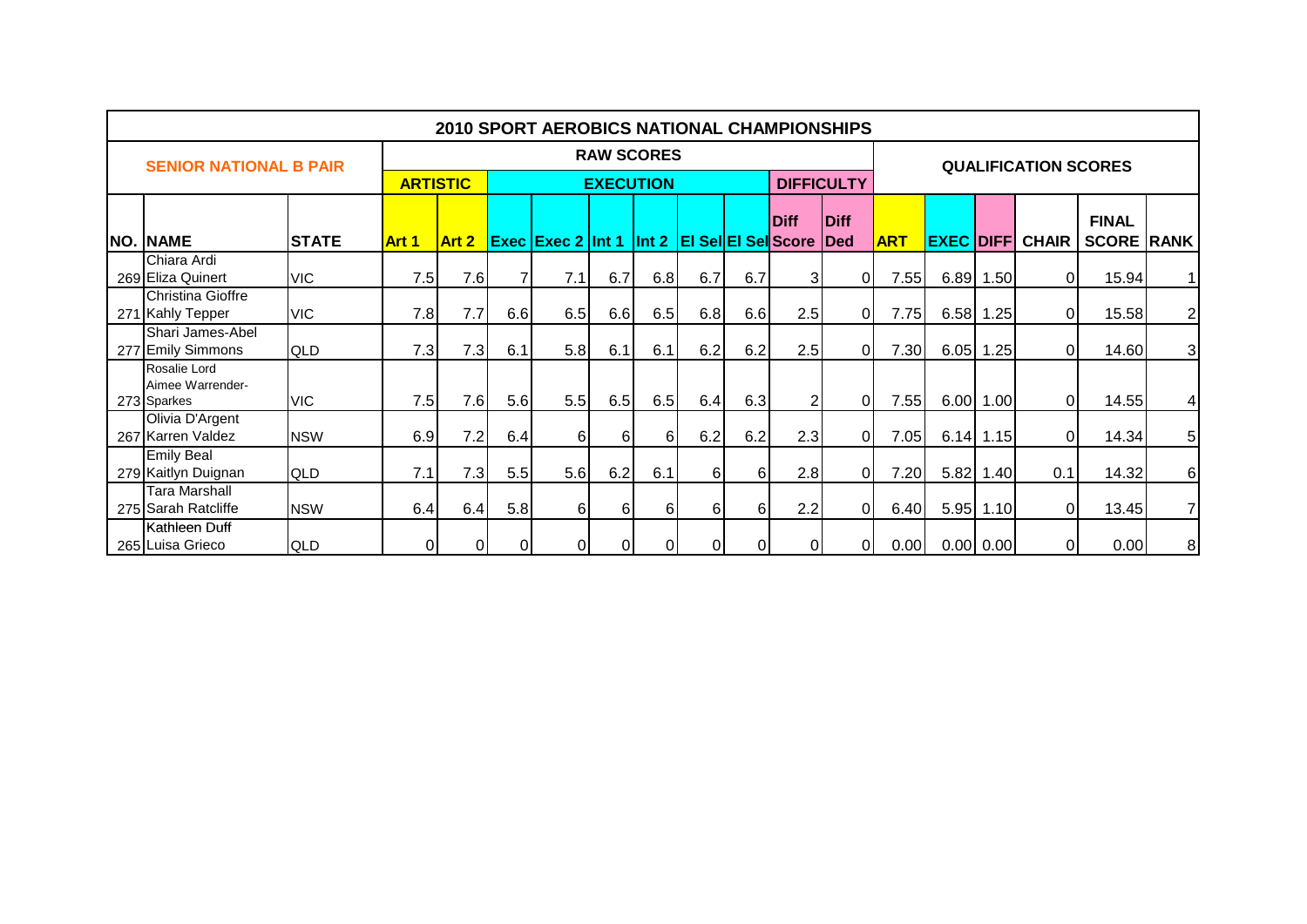|                              |              |                  |              |                   | 2010 SPORT AEROBICS NATIONAL CHAMPIONSHIPS              |    |                   |  |              |            |  |                        |                   |                             |       |  |
|------------------------------|--------------|------------------|--------------|-------------------|---------------------------------------------------------|----|-------------------|--|--------------|------------|--|------------------------|-------------------|-----------------------------|-------|--|
| <b>ADULT NATIONAL A MALE</b> |              |                  |              |                   |                                                         |    | <b>RAW SCORES</b> |  |              |            |  |                        |                   | <b>QUALIFICATION SCORES</b> |       |  |
|                              |              | <b>ARTISTIC</b>  |              | <b>DIFFICULTY</b> |                                                         |    |                   |  |              |            |  |                        |                   |                             |       |  |
|                              |              |                  |              |                   |                                                         |    |                   |  | <b>IDiff</b> |            |  |                        | <b>FINAL</b>      |                             |       |  |
| <b>NO. NAME</b>              | <b>STATE</b> | Art 1            | <b>Art 2</b> |                   | <b>Exec Exec 2 Int 1 Int 2 EI Sel EI Sell</b> Score Ded |    |                   |  |              | <b>ART</b> |  | <b>EXEC DIFF CHAIR</b> | <b>SCORE RANK</b> |                             |       |  |
| 272 Musashi Fuiihara         | <b>VIC</b>   | 5.3 <sub>l</sub> | 5.30         | 5.2               | 5.41                                                    | 61 | 5.9               |  | 6.21         | -31        |  | 5.30                   | $5.66$ 0.15       |                             | 11.11 |  |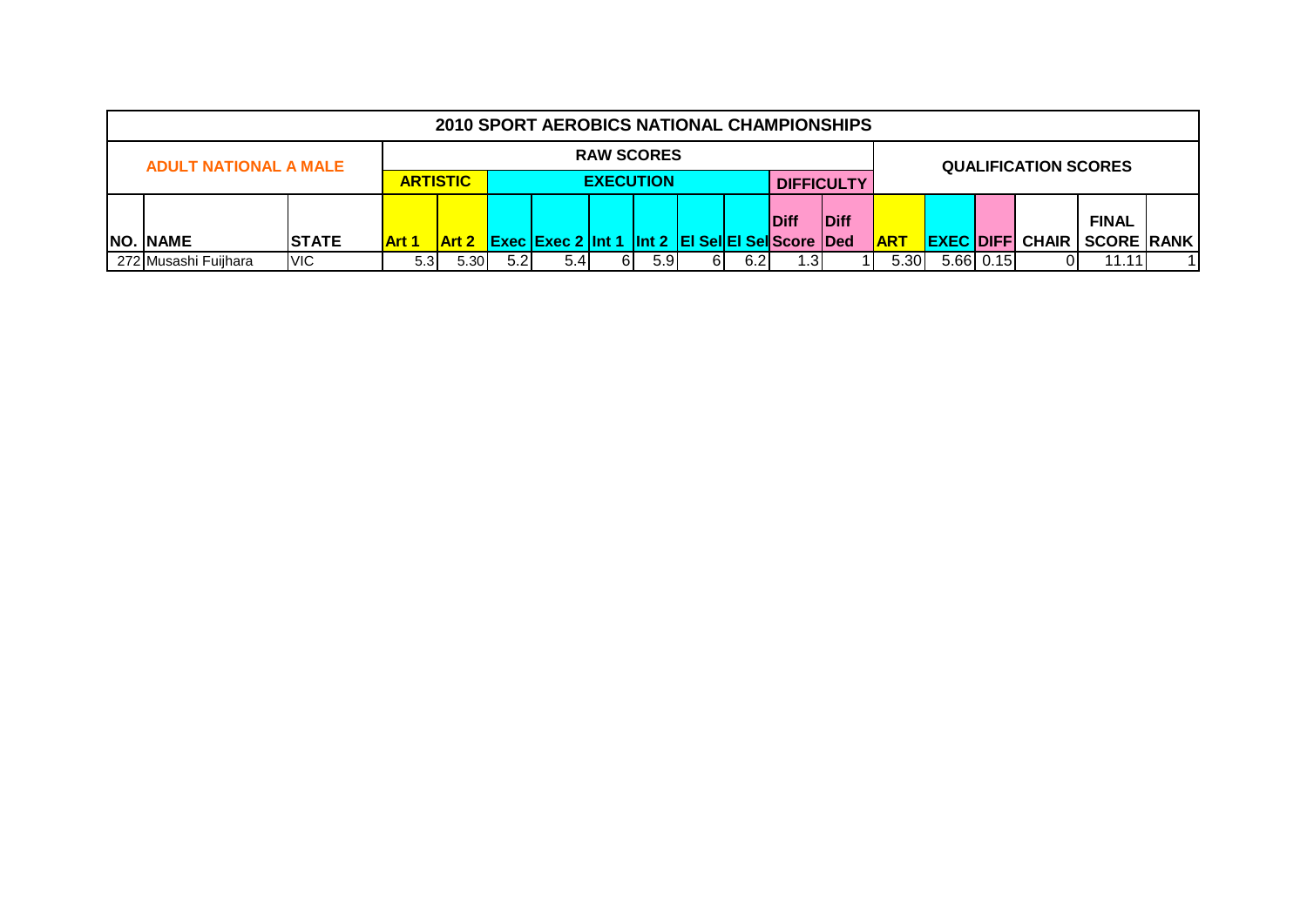|                                                                               |              |       |                 |     | 2010 SPORT AEROBICS NATIONAL CHAMPIONSHIPS |                   |     |     |     |     |                   |            |                   |             |                             |                   |                |
|-------------------------------------------------------------------------------|--------------|-------|-----------------|-----|--------------------------------------------|-------------------|-----|-----|-----|-----|-------------------|------------|-------------------|-------------|-----------------------------|-------------------|----------------|
| <b>ADULT NATIONAL A PAIR</b>                                                  |              |       |                 |     |                                            | <b>RAW SCORES</b> |     |     |     |     |                   |            |                   |             | <b>QUALIFICATION SCORES</b> |                   |                |
|                                                                               |              |       | <b>ARTISTIC</b> |     |                                            | <b>EXECUTION</b>  |     |     |     |     | <b>DIFFICULTY</b> |            |                   |             |                             |                   |                |
| Diff<br><b>Diff</b><br><b>Exec Exec 2 Int 1 Int 2 EI Sel EI Sel Score Ded</b> |              |       |                 |     |                                            |                   |     |     |     |     |                   |            |                   |             |                             | <b>FINAL</b>      |                |
| NO. NAME                                                                      | <b>STATE</b> | Art 1 | <b>Art 2</b>    |     |                                            |                   |     |     |     |     |                   | <b>ART</b> | <b>EXEC DIFFI</b> |             | <b>CHAIR</b>                | <b>SCORE RANK</b> |                |
| Zoe Dawe                                                                      |              |       |                 |     |                                            |                   |     |     |     |     |                   |            |                   |             |                             |                   |                |
| 274 Shayliesh Emmett                                                          | VIC.         | 81    | 81              | 5.7 | 6I                                         | 6.5               | 6.5 | 6.5 | 6.7 | 2.9 | ΟI                | 8.00       |                   | $6.20$ 1.45 | ΟI                          | 15.65             | 11             |
| Priscilla Pickering                                                           |              |       |                 |     |                                            |                   |     |     |     |     |                   |            |                   |             |                             |                   |                |
| 276 Stephanie Barlett<br><b>QLD</b>                                           | 8.2          | 8.2   | 5.8             | 5.9 |                                            | 6.7               | 6.7 | 6.8 | 2.1 | 01  | 8.20              | 6.33       | 1.05              | 0.05        | 15.53                       | $\overline{2}$    |                |
| <b>Grace Sweeney</b><br>278 Monica Sweeney                                    | <b>QLD</b>   | 7.6   | 7.61            | 5.3 | 5.8                                        | 6.7               | 6.6 | 6.5 | 6.7 | 2.7 | 01                | 7.60       | 6.09              | .35         | 0.05                        | 14.99             | $\overline{3}$ |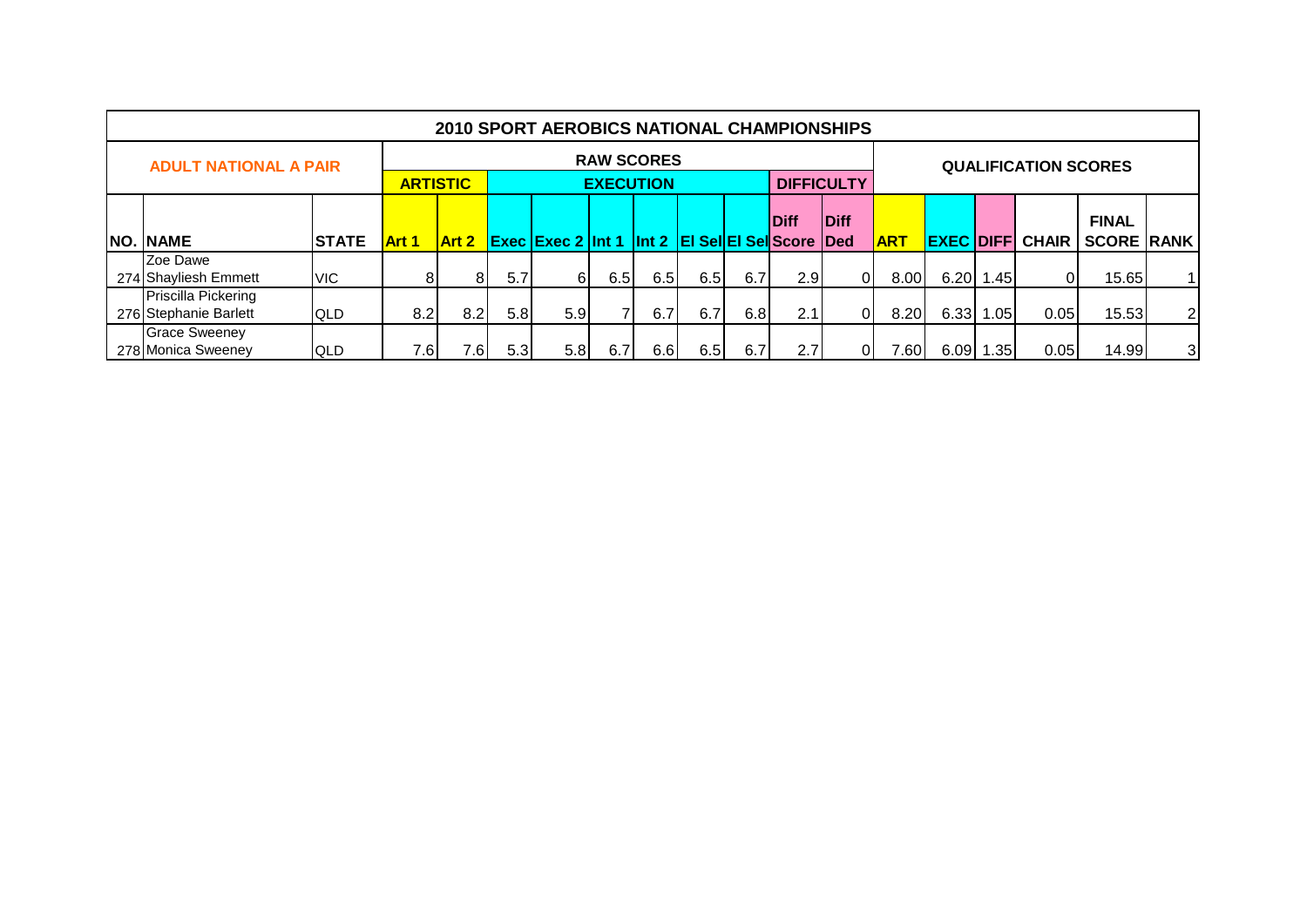|     |                                         |              |                 |                  |     | <b>2010 SPORT AEROBICS NATIONAL CHAMPIONSHIPS</b>      |                   |      |     |     |                  |                   |            |                  |           |                             |                   |                |
|-----|-----------------------------------------|--------------|-----------------|------------------|-----|--------------------------------------------------------|-------------------|------|-----|-----|------------------|-------------------|------------|------------------|-----------|-----------------------------|-------------------|----------------|
|     | <b>ADULT NATIONAL B PAIR</b>            |              |                 |                  |     |                                                        | <b>RAW SCORES</b> |      |     |     |                  |                   |            |                  |           | <b>QUALIFICATION SCORES</b> |                   |                |
|     |                                         |              | <b>ARTISTIC</b> |                  |     |                                                        | <b>EXECUTION</b>  |      |     |     |                  | <b>DIFFICULTY</b> |            |                  |           |                             |                   |                |
|     |                                         |              |                 |                  |     |                                                        |                   |      |     |     | <b>Diff</b>      | Diff              |            |                  |           |                             | <b>FINAL</b>      |                |
|     | <b>NO. NAME</b>                         | <b>STATE</b> | Art 1           | <b>Art 2</b>     |     | <b>Exec Exec 2 Int 1 Int 2 EI Sel EI Sel Score Ded</b> |                   |      |     |     |                  |                   | <b>ART</b> | <b>EXEC DIFF</b> |           | <b>CHAIR</b>                | <b>SCORE RANK</b> |                |
|     | Michelle Godber<br>283 Suzi Price       | <b>WA</b>    | 8.1             | 81               | 7.8 | 81                                                     | 7.5               | 7.5I | 7.1 |     | 3.1              | $\Omega$          | 8.05       | 7.61             | .55       | 0                           | 17.21             |                |
|     | Ashleigh Donovan<br>285 Renee Doolan    | <b>NSW</b>   | 7.3             | 7.4 <sub>l</sub> | 6.1 | 6.4                                                    | 6.8               | 6.7  | 6.3 | 6.2 | 2.1 <sub>1</sub> | 01                | 7.35       | 6.40             | 1.05      |                             | 14.80             | $\overline{2}$ |
|     | Laura Pemberton<br>281 Karina Pemberton | <b>NSW</b>   | 6.6             | 6.6              | 5.3 | 5.6 <sub>1</sub>                                       | 5.7               | 5.5  | 5.8 | 5.7 | 1.6              | $\Omega$          | 6.60       |                  | 5.56 0.80 |                             | 12.96             | 3              |
| 287 | Alice Stooke<br>Jade Darrington         | <b>VIC</b>   | 6.2             | 6.3              | 5.8 | 5.9                                                    | 6.1               | 61   | 5.8 | 5.8 | 1.2              | 01                | 6.25       |                  | 5.90 0.60 |                             | 12.75             | $\overline{4}$ |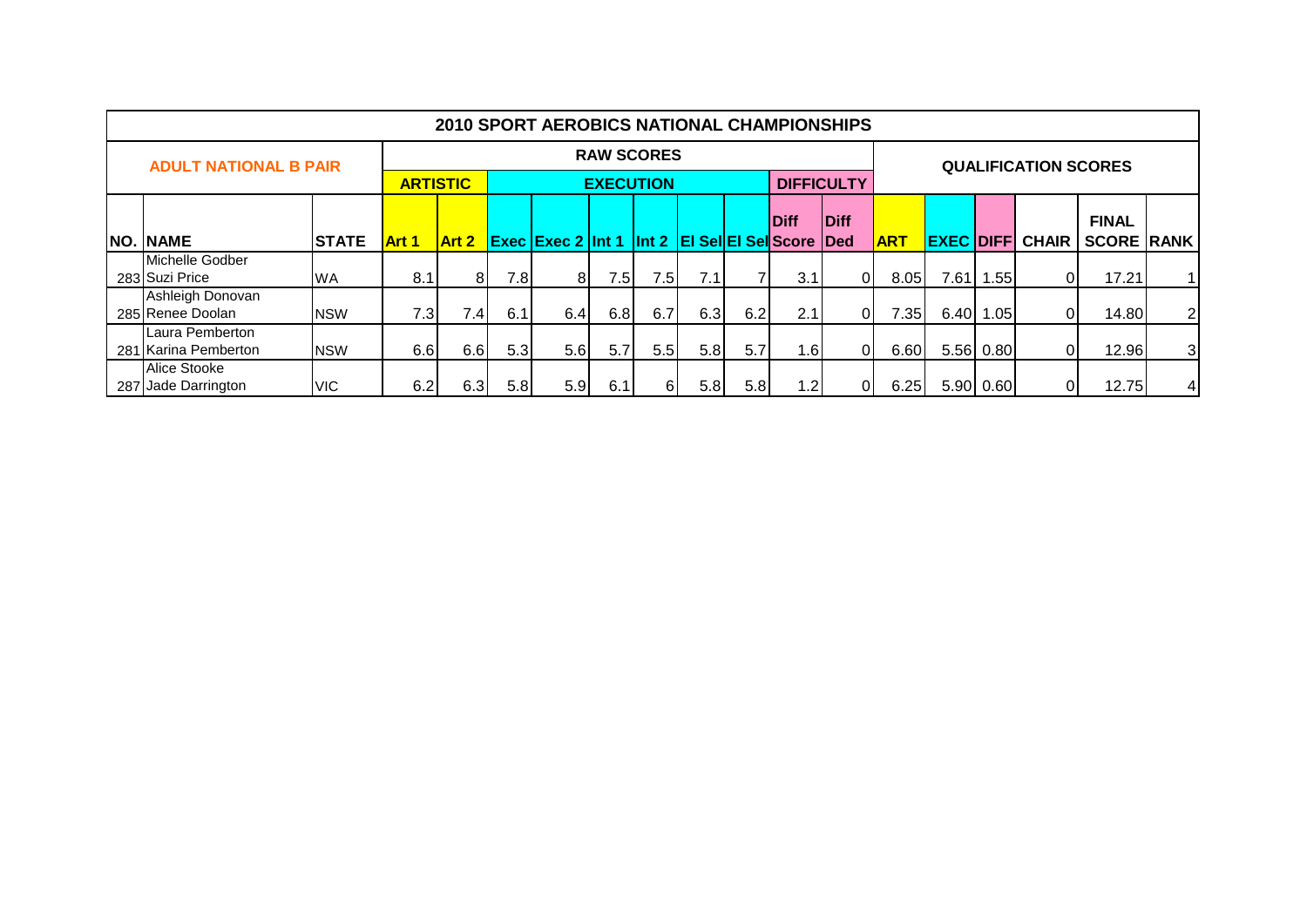|     |                    |              |              | 2010 SPORT AEROBICS NATIONAL CHAMPIONSHIPS |                      |      |                   |             |            |                  |                             |              |              |             |
|-----|--------------------|--------------|--------------|--------------------------------------------|----------------------|------|-------------------|-------------|------------|------------------|-----------------------------|--------------|--------------|-------------|
|     | <b>ELITE TRIO</b>  |              |              |                                            | <b>RAW SCORES</b>    |      |                   |             |            |                  | <b>QUALIFICATION SCORES</b> |              |              |             |
|     |                    |              |              | <b>ARTISTIC</b>                            | <b>EXECUTION</b>     |      | <b>DIFFICULTY</b> |             |            |                  |                             |              |              |             |
|     |                    |              | <b>Art 1</b> | <b>Art 2</b>                               | <b>Exec 1 Exec 2</b> |      | <b>Diff</b>       | Diff        | <b>ART</b> | <b>EXEC DIFF</b> |                             | <b>CHAIR</b> | <b>FINAL</b> | <b>RANK</b> |
| No. | <b>Name</b>        | <b>State</b> |              |                                            |                      |      | <b>Score</b>      | <b>IDed</b> |            |                  |                             |              | <b>SCORE</b> |             |
|     | <b>Emma Davies</b> |              |              |                                            |                      |      |                   |             |            |                  |                             |              |              |             |
|     | Catriona Cowden    |              |              |                                            |                      |      |                   |             |            |                  |                             |              |              |             |
|     | 280 Janelle Marsh  | <b>WA</b>    | 8.1          | 7.9                                        | 7.5                  | 7.11 | 4.1               | 0.0         | 8.0        | 7.31             | 2.05                        |              | 17.35        |             |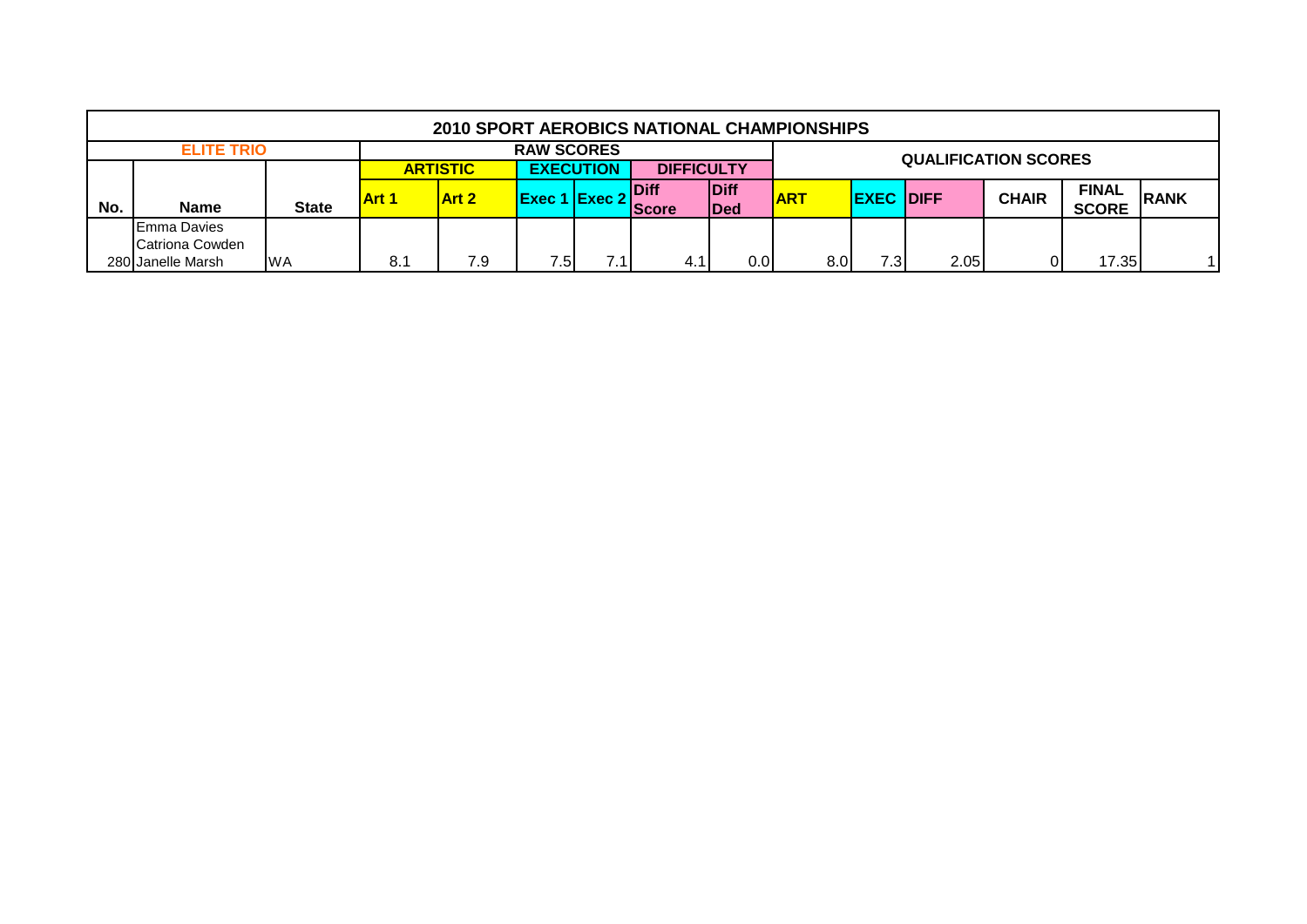|     |                           |              |              | 2010 SPORT AEROBICS NATIONAL CHAMPIONSHIPS |                      |                  |                      |                     |     |             |                             |              |                              |      |
|-----|---------------------------|--------------|--------------|--------------------------------------------|----------------------|------------------|----------------------|---------------------|-----|-------------|-----------------------------|--------------|------------------------------|------|
|     | <b>AGE GROUP 1 FEMALE</b> |              |              |                                            | <b>RAW SCORES</b>    |                  |                      |                     |     |             | <b>QUALIFICATION SCORES</b> |              |                              |      |
|     |                           |              |              | <b>ARTISTIC</b>                            |                      | <b>EXECUTION</b> |                      | <b>DIFFICULTY</b>   |     |             |                             |              |                              |      |
| No. | Name                      | <b>State</b> | <b>Art 1</b> | <b>Art 2</b>                               | <b>Exec 1 Exec 2</b> |                  | Diff<br><b>Score</b> | <b>Diff Ded ART</b> |     | <b>EXEC</b> | <b>IDIFF</b>                | <b>CHAIR</b> | <b>FINAL</b><br><b>SCORE</b> | RANK |
|     | 286 Cairo Leicester       | <b>WA</b>    | 8.5          | 8.3                                        | 8.4                  | 8.4              | 2.9                  | 0.0                 | 8.4 | 8.4         | 1.45                        |              | 18.25                        |      |
|     | 290 Stephanie Keily       | <b>NSW</b>   | 8.2          | 8.2                                        | 8.0                  | 8.0              | 2.3                  | 0.0                 | 8.2 | 8.0         | 1.15I                       |              | 17.35                        | 2    |
|     | 284 Sophie Beucker        | <b>NSW</b>   | 7.8          | 7.6                                        | 8.0                  | 8.1              | 2.8                  | 0.0                 | 7.7 | 8.1         | ا 4.                        |              | 17.15                        | 3    |
|     | 292 Robyn Kalkhoven       | <b>VIC</b>   | 7.6          | 7.8                                        | 7.8                  | 7.9              | 2.3 <sub>l</sub>     | 0.0                 | 7.7 | 7.9         | 1.15                        |              | 16.70                        | 4    |
|     | 288 Charlotte Roe         | <b>VIC</b>   | 7.9          | 7.8                                        | 7.6                  | 7.5              | 2.4                  | 0.0                 | 7.9 | 7.6         | $\cdot$ .2                  |              | 16.60                        | 5    |
|     | 282 Amie Brown            | <b>QLD</b>   | 6.8          | 6.8                                        | 6.9                  | 6.8              | 2.0                  | 0.0                 | 6.8 | 6.9         |                             |              | 14.65                        | 6    |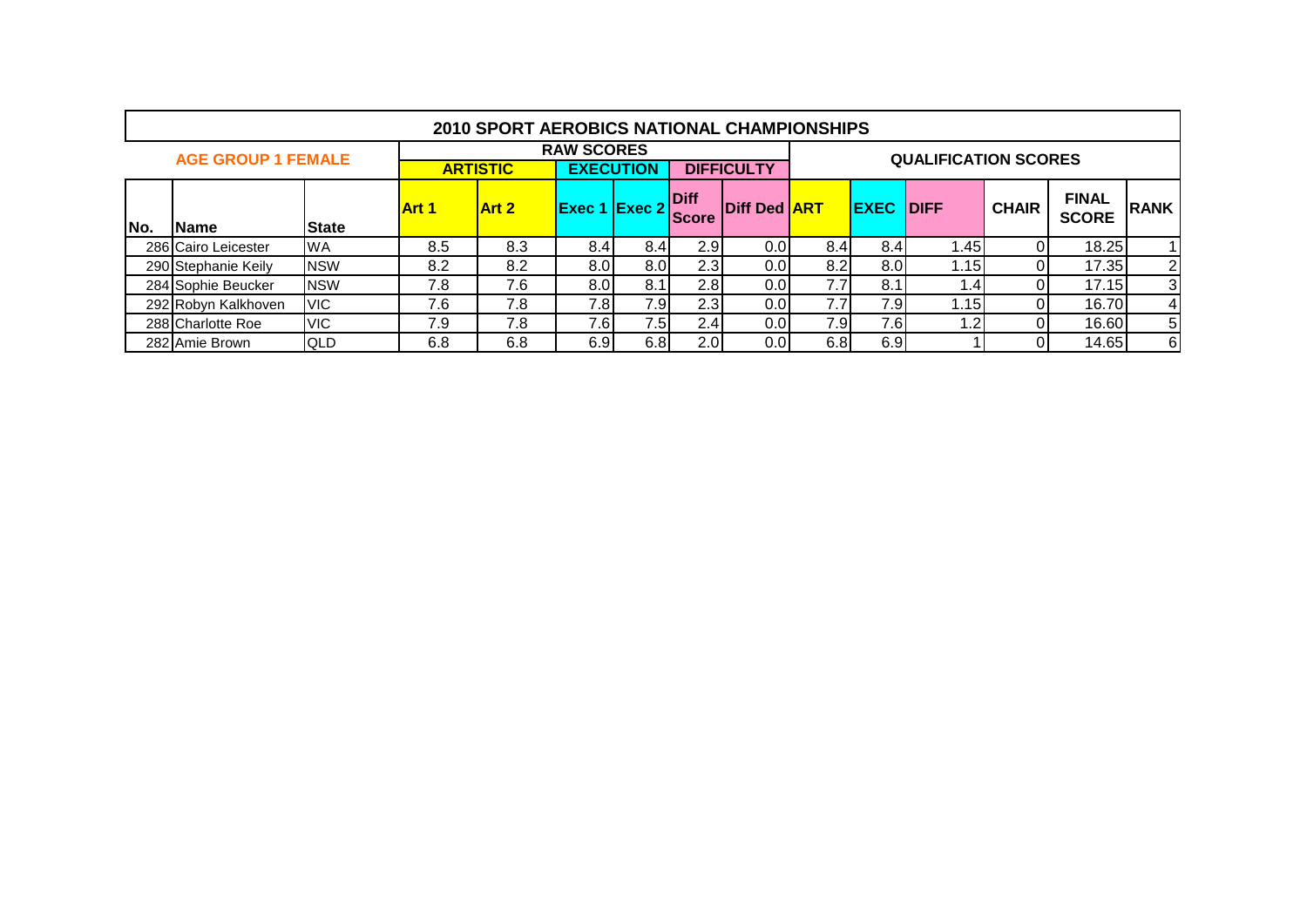|                                                                     |               |              |                 |     | <b>2010 SPORT AEROBICS NATIONAL CHAMPIONSHIPS</b> |                   |     |                  |     |                            |                   |            |                  |      |                             |                              |                |
|---------------------------------------------------------------------|---------------|--------------|-----------------|-----|---------------------------------------------------|-------------------|-----|------------------|-----|----------------------------|-------------------|------------|------------------|------|-----------------------------|------------------------------|----------------|
| <b>INTERMEDIATE NATIONAL B TEAM</b>                                 |               |              |                 |     |                                                   | <b>RAW SCORES</b> |     |                  |     |                            |                   |            |                  |      | <b>QUALIFICATION SCORES</b> |                              |                |
|                                                                     |               |              | <b>ARTISTIC</b> |     |                                                   | <b>EXECUTION</b>  |     |                  |     |                            | <b>DIFFICULTY</b> |            |                  |      |                             |                              |                |
| <b>NO. NAME</b>                                                     | <b>ISTATE</b> | <b>Art 1</b> | <b>Art 2</b>    |     | <b>Exec Exec 2 Int 1 Int 2 EI Sel EI Sel</b>      |                   |     |                  |     | Diff<br><b>IScore IDed</b> | Diff              | <b>ART</b> | <b>EXEC DIFF</b> |      | <b>CHAIR</b>                | <b>FINAL</b><br><b>SCORE</b> | <b>RANK</b>    |
| <b>Bianca Holt</b><br><b>IMaddison Riddle</b><br>291 Carlie Bauer   | <b>VIC</b>    | 6.3          | 6.4             | 6.5 | 6.3                                               | 6.8               | 6.8 | 6.7              | 6.6 | 2                          | Οl                | 6.35       | 6.57             | .001 |                             | 13.92                        |                |
| Jasmine Alavuk<br>Emma Shelton<br>Jaimee Cacic<br>289 Maddison Timm | <b>VIC</b>    | 6.8          | 6.40            | 5.8 | 5.8                                               | 61                | 5.9 | 5.9 <sub>l</sub> | 5.8 | 2.4                        | ΩI                | 6.60       | 5.86             | .201 |                             | 13.66                        | $\overline{2}$ |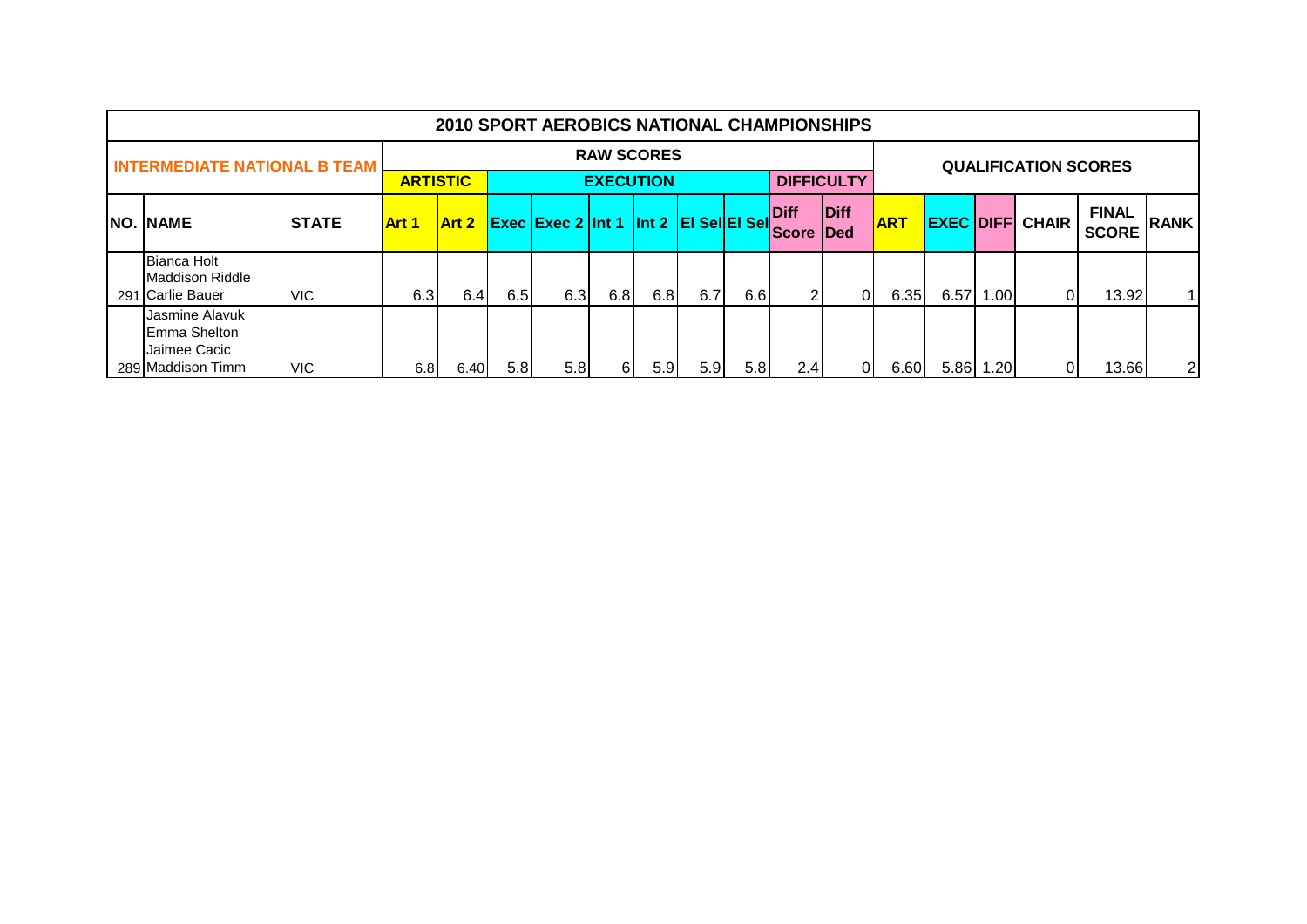|                                                            |              |                 |       |     | <b>2010 SPORT AEROBICS NATIONAL CHAMPIONSHIPS</b> |                   |     |                                 |                   |            |       |      |                             |                              |              |
|------------------------------------------------------------|--------------|-----------------|-------|-----|---------------------------------------------------|-------------------|-----|---------------------------------|-------------------|------------|-------|------|-----------------------------|------------------------------|--------------|
| <b>SENIOR NATIONAL B TEAM</b>                              |              |                 |       |     |                                                   | <b>RAW SCORES</b> |     |                                 |                   |            |       |      | <b>QUALIFICATION SCORES</b> |                              |              |
|                                                            |              | <b>ARTISTIC</b> |       |     |                                                   | <b>EXECUTION</b>  |     |                                 | <b>DIFFICULTY</b> |            |       |      |                             |                              |              |
| <b>NO. NAME</b>                                            | <b>STATE</b> | <b>Art 1</b>    | Art 2 |     | Exec Exec 2 Int 1 Int 2 EI Sel EI Sel             |                   |     | <b>Diff</b><br><b>Score Ded</b> | <b>Diff</b>       | <b>ART</b> |       |      | <b>EXEC DIFFI CHAIR</b>     | <b>FINAL</b><br><b>SCORE</b> | <b>RANK</b>  |
| Rose Falkai<br><b>Holly Gniadek</b><br>293 Georgia Goddard | <b>SA</b>    |                 | 701.' | 7.9 | 7.7 <sub>1</sub>                                  | 7.2I              | 7.1 | 2.3                             | 01                | 7.701      | ا44.' | 1.15 | Οl                          | 16.29                        | $\mathbf{1}$ |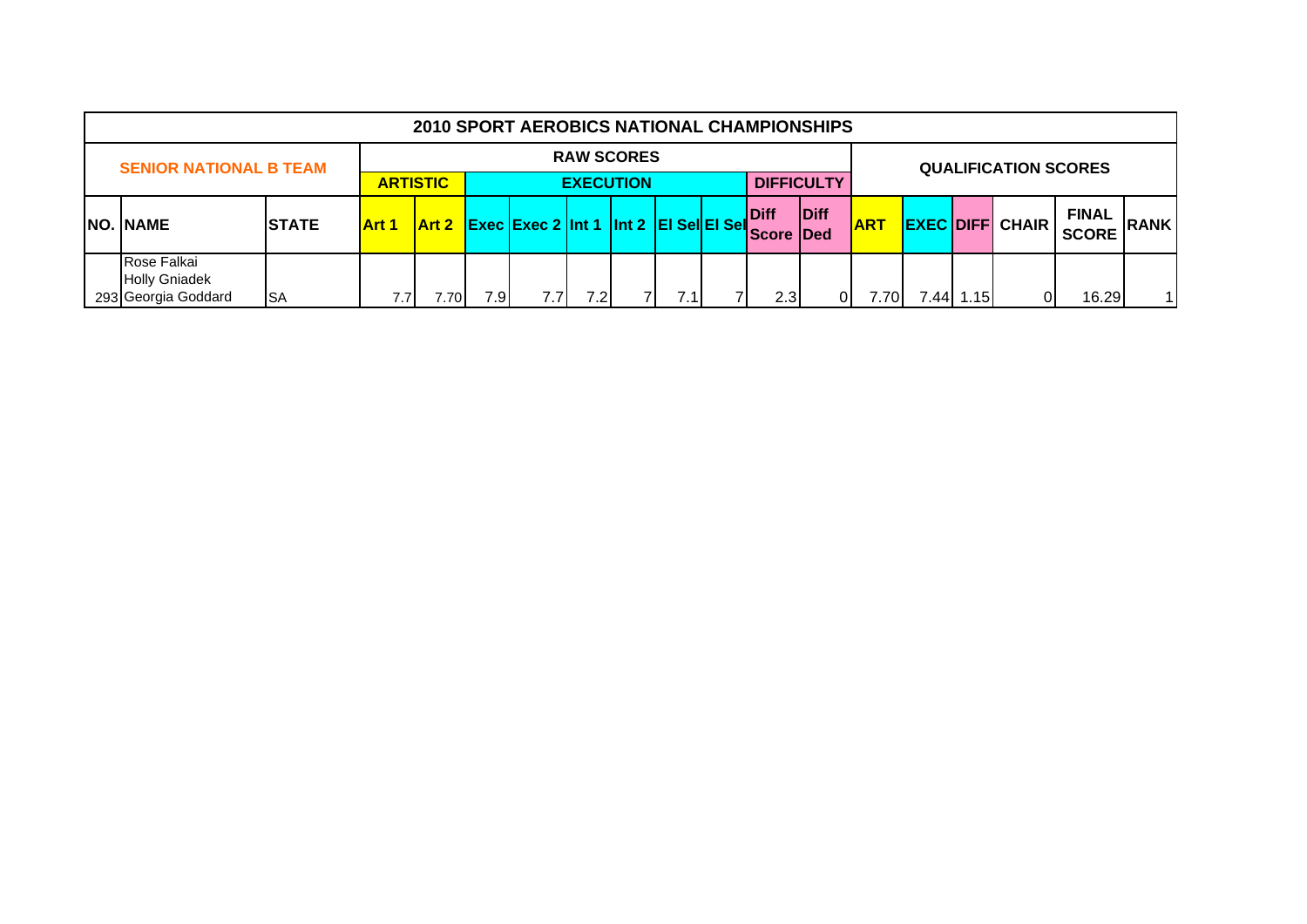|     | <b>2010 SPORT AEROBICS NATIONAL CHAMPIONSHIPS</b> |              |     |                                                          |                   |     |                              |                      |      |             |                             |              |                              |                |
|-----|---------------------------------------------------|--------------|-----|----------------------------------------------------------|-------------------|-----|------------------------------|----------------------|------|-------------|-----------------------------|--------------|------------------------------|----------------|
|     | <b>AGE GROUP 2 FEMALE</b>                         |              |     |                                                          | <b>RAW SCORES</b> |     |                              |                      |      |             | <b>QUALIFICATION SCORES</b> |              |                              |                |
|     |                                                   |              |     | <b>EXECUTION</b><br><b>DIFFICULTY</b><br><b>ARTISTIC</b> |                   |     |                              |                      |      |             |                             |              |                              |                |
|     |                                                   |              |     | <b>Art 2</b>                                             | Exec 1 Exec 2     |     | <b>IDiff</b><br><b>Score</b> | <b>IDiff Ded ART</b> |      | <b>EXEC</b> | <b>IDIFF</b>                | <b>CHAIR</b> | <b>FINAL</b><br><b>SCORE</b> | <b>IRANK</b>   |
| No. | <b>Name</b>                                       | <b>State</b> |     |                                                          |                   |     |                              |                      |      |             |                             |              |                              |                |
|     | 296 Chelsea Carroll                               | WA.          | 8.7 | 8.4                                                      | 8.6               | 8.3 | 4.8                          | 0.01                 | 8.6I | 8.5         | 2.4 <sub>1</sub>            |              | 19.70                        |                |
|     | 294 Chelsea Harris                                | <b>NSW</b>   | 8.0 | 7.7                                                      | 7.8               | フ つ | 3.2                          | 0.0                  | 7.9  | 7.5         |                             | ا6.،         | 17.40                        | $\overline{2}$ |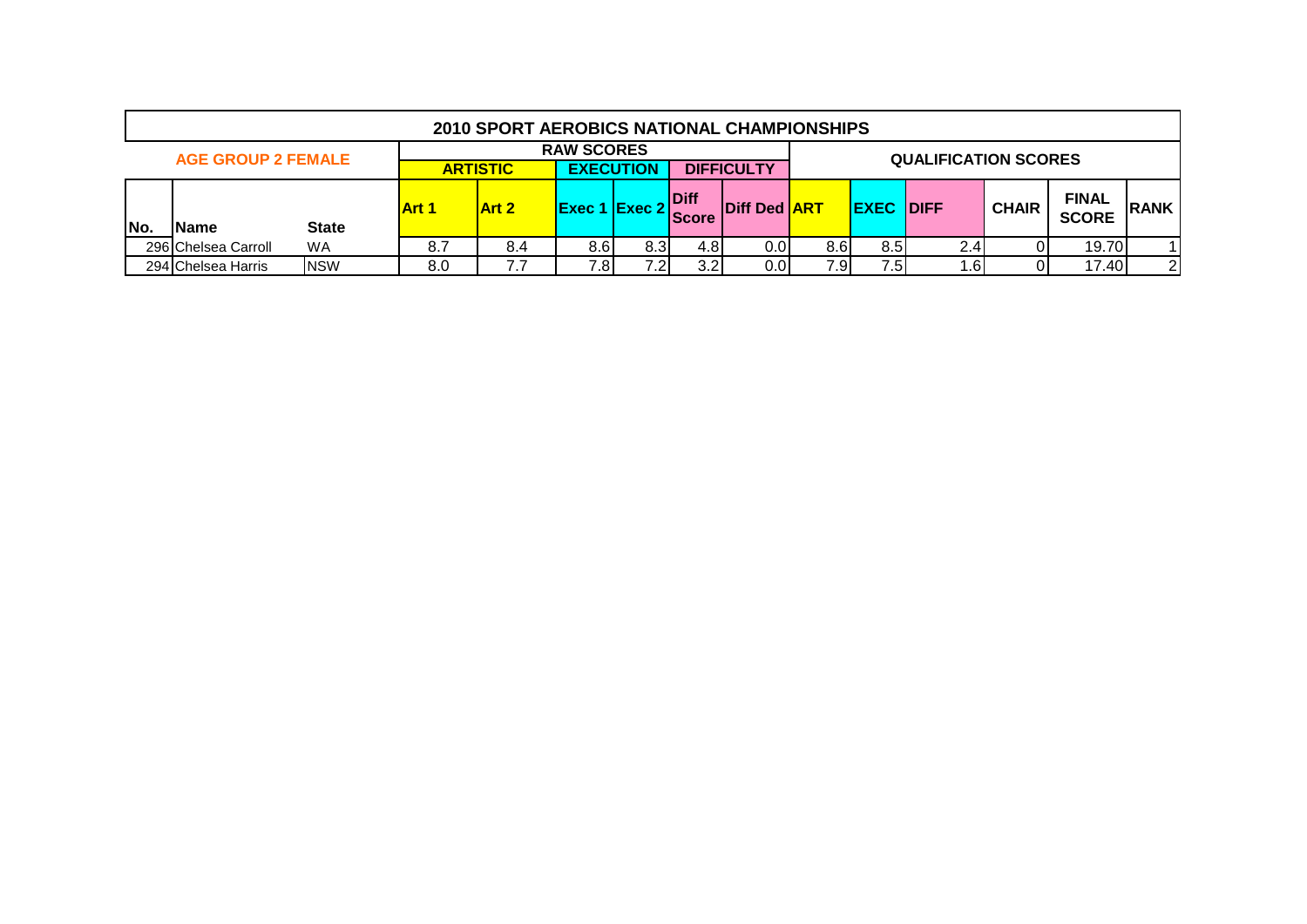|                 | <b>2010 SPORT AEROBICS NATIONAL CHAMPIONSHIPS</b> |              |                 |                                                  |     |                                       |    |    |    |  |                                  |      |            |  |           |                        |                              |                |
|-----------------|---------------------------------------------------|--------------|-----------------|--------------------------------------------------|-----|---------------------------------------|----|----|----|--|----------------------------------|------|------------|--|-----------|------------------------|------------------------------|----------------|
|                 | <b>ADULT NATIONAL B TEAM</b>                      |              |                 | <b>RAW SCORES</b><br><b>QUALIFICATION SCORES</b> |     |                                       |    |    |    |  |                                  |      |            |  |           |                        |                              |                |
|                 |                                                   |              | <b>ARTISTIC</b> | <b>DIFFICULTY</b><br><b>EXECUTION</b>            |     |                                       |    |    |    |  |                                  |      |            |  |           |                        |                              |                |
| <b>NO. NAME</b> |                                                   |              | <b>Art 1</b>    | Art 2                                            |     | Exec Exec 2 Int 1 Int 2 EI Sel EI Sel |    |    |    |  | <b>Diff</b><br><b>Score IDed</b> | Diff | <b>ART</b> |  |           | <b>EXEC DIFF CHAIR</b> | <b>FINAL</b><br><b>SCORE</b> | <b>RANK</b>    |
|                 | Lauren Bliem                                      | <b>STATE</b> |                 |                                                  |     |                                       |    |    |    |  |                                  |      |            |  |           |                        |                              |                |
|                 | Jade Darrington<br>295 Akice Stooke               | <b>VIC</b>   | 6.6             | 6.80                                             | 5.2 | 5.4                                   | 61 | 61 | 61 |  |                                  | 0    | 6.70       |  | 5.65 0.50 | Οl                     | 12.85                        | $\overline{1}$ |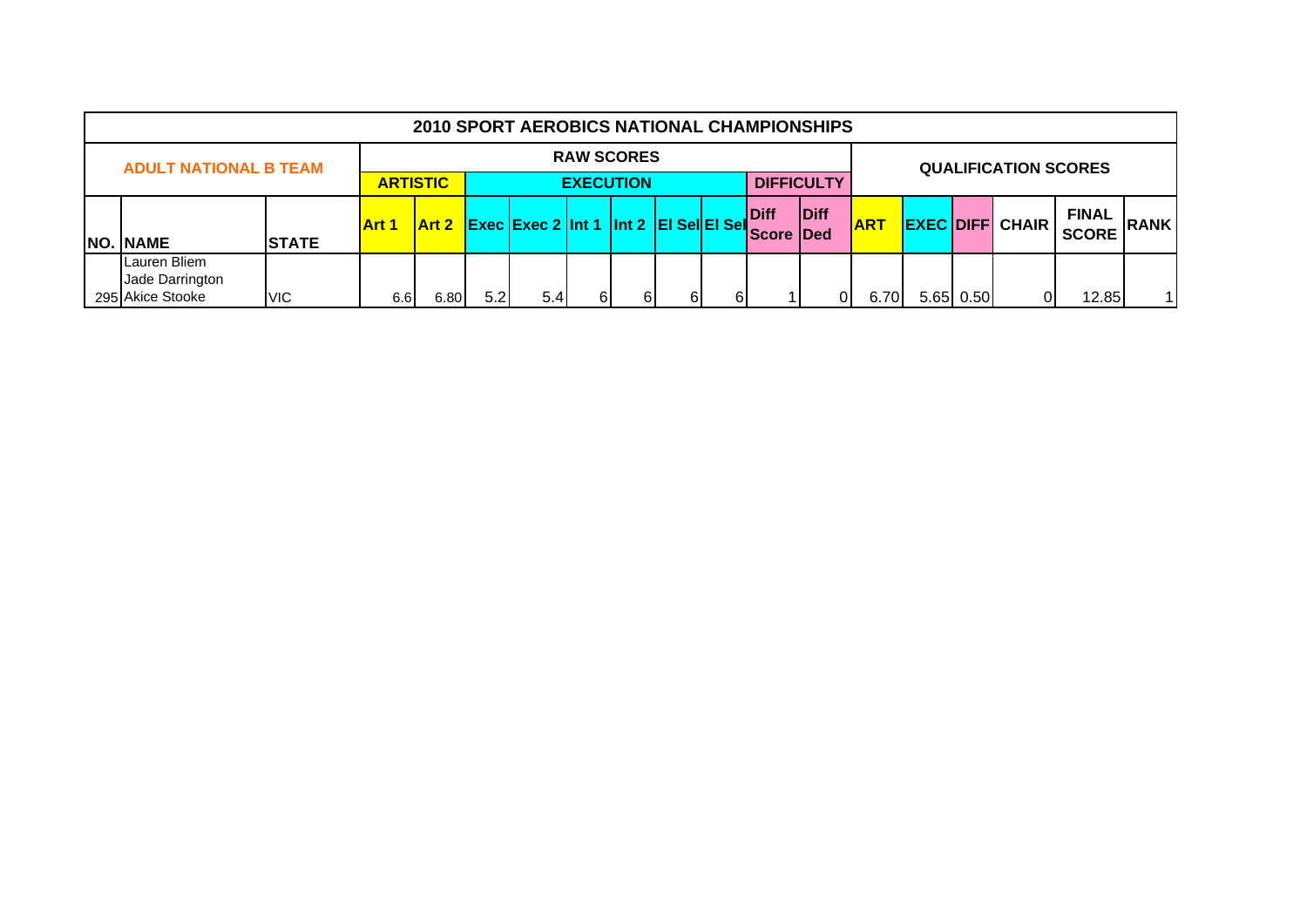|     | 2010 SPORT AEROBICS NATIONAL CHAMPIONSHIPS               |              |              |       |                      |      |                             |                     |      |                  |                 |              |                              |              |
|-----|----------------------------------------------------------|--------------|--------------|-------|----------------------|------|-----------------------------|---------------------|------|------------------|-----------------|--------------|------------------------------|--------------|
|     | <b>RAW SCORES</b><br><b>AGE GROUP 2 MALE</b>             |              |              |       |                      |      |                             |                     |      |                  |                 |              |                              |              |
|     | <b>EXECUTION</b><br><b>DIFFICULTY</b><br><b>ARTISTIC</b> |              |              |       |                      |      | <b>QUALIFICATION SCORES</b> |                     |      |                  |                 |              |                              |              |
| No. | <b>Name</b>                                              | <b>State</b> | <b>Art 1</b> | Art 2 | <b>Exec 1 Exec 2</b> |      | <b>Diff</b><br><b>Score</b> | Diff Ded <b>ART</b> |      | <b>EXEC DIFF</b> |                 | <b>CHAIR</b> | <b>FINAL</b><br><b>SCORE</b> | <b>IRANK</b> |
|     | 298 Kenji Fujihara                                       | <b>VIC</b>   | 6.1          | 6.0   | 6.1                  | 6.0I | 2.4.                        | 0.0I                | 6.05 | 6.05             | $\overline{20}$ | 0.1          | 13.20                        |              |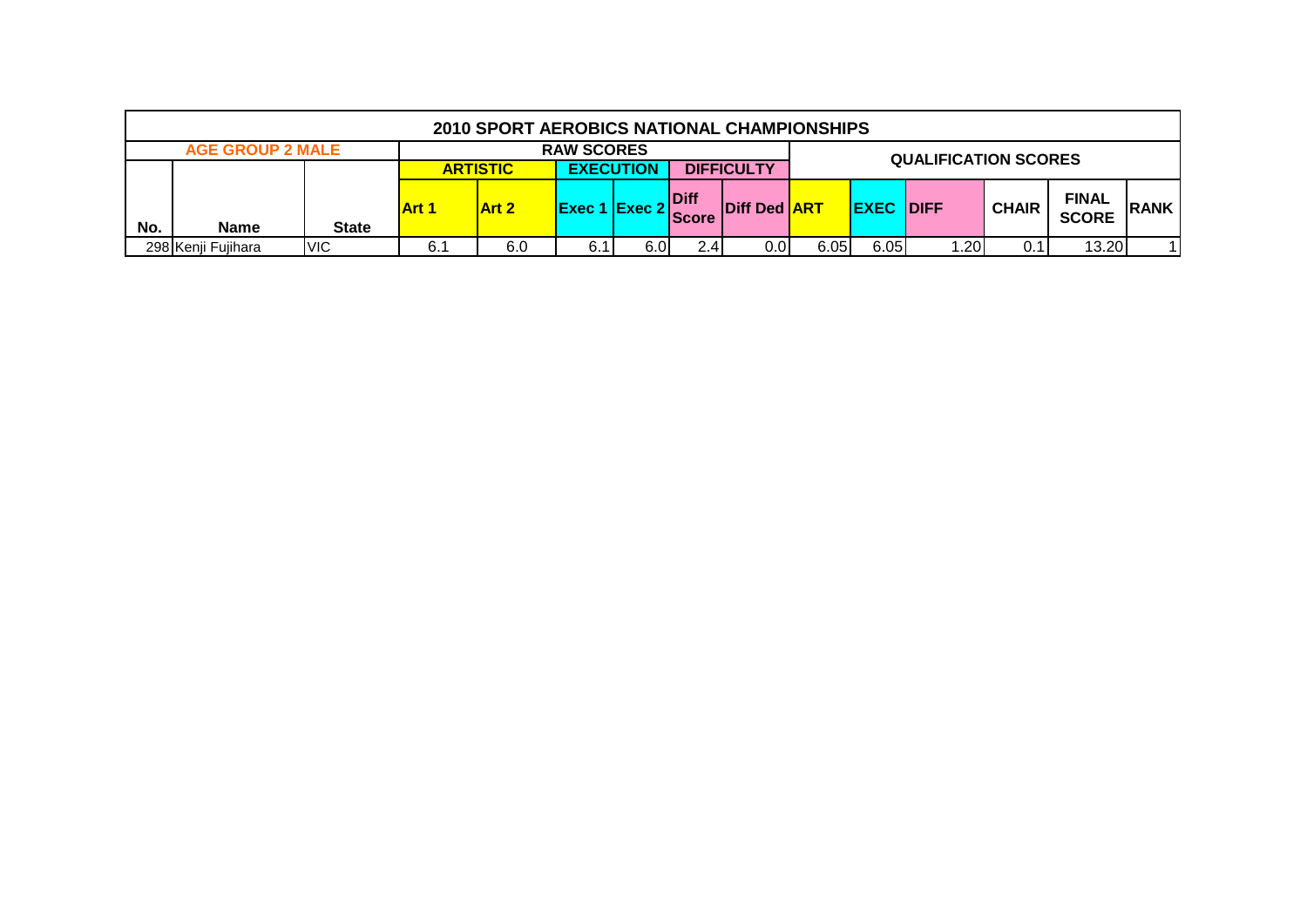| <b>2010 SPORT AEROBICS NATIONAL CHAMPIONSHIPS</b> |              |                   |                  |                  |                                                         |          |          |     |             |                  |                   |                             |      |           |                        |                   |                |
|---------------------------------------------------|--------------|-------------------|------------------|------------------|---------------------------------------------------------|----------|----------|-----|-------------|------------------|-------------------|-----------------------------|------|-----------|------------------------|-------------------|----------------|
| <b>SENIOR NATIONAL A FEMALE</b>                   |              | <b>RAW SCORES</b> |                  |                  |                                                         |          |          |     |             |                  |                   | <b>QUALIFICATION SCORES</b> |      |           |                        |                   |                |
|                                                   |              |                   | <b>ARTISTIC</b>  | <b>EXECUTION</b> |                                                         |          |          |     |             |                  | <b>DIFFICULTY</b> |                             |      |           |                        |                   |                |
|                                                   |              |                   |                  |                  |                                                         |          |          |     | <b>Diff</b> | <b>IDiff</b>     |                   |                             |      |           | <b>FINAL</b>           |                   |                |
| <b>NO. NAME</b>                                   | <b>STATE</b> | Art 1             | Art 2            |                  | <b>Exec Exec 2 Int 1 Int 2 EI Sel EI Sell</b> Score Ded |          |          |     |             |                  |                   | <b>ART</b>                  |      |           | <b>EXEC DIFF CHAIR</b> | <b>SCORE RANK</b> |                |
| 303 Krichelle Gilmour                             | QLD          | 81                | 8.1              |                  | 6.8                                                     | 6.9      | 6.9      |     | 6.8         | 4.3 <sub>1</sub> |                   | 8.05                        |      | 6.90 2.15 |                        | 17.10             |                |
| 301 Annabel Muttdon                               | <b>VIC</b>   | 7.8               | 7.9              |                  |                                                         | 6.8      | 6.9      | 6.9 | 6.7         | 41               | 01                | 7.85                        |      | 6.92 2.00 | 01                     | 16.77             | 2 <sub>1</sub> |
| 315 Lauren Cameron                                | <b>QLD</b>   | 7.4               | 7.8              | 7.4              | 7.2                                                     | 6.7      | 6.9      | 6.2 | 6.2         | 2.6              | 0I                | 7.60                        | 6.93 | 1.30      | ΟI                     | 15.83             | 3 <sup>1</sup> |
| 313 Bliss Amy                                     | <b>VIC</b>   | 7.6               | 7.5 <sub>1</sub> | 6.3              | 6.5                                                     | 6        | 6.3      | 6   | 6.1         | 3.5              | 0I                | 7.55                        | 6.26 | .75       | 01                     | 15.56             | $\vert$        |
| 307 Gemma Pantalone                               | <b>NSW</b>   | 7.1               | ⇁                | 6.7              | 6.5                                                     | 6.6      | 6.7      | 6.8 | 6.7         | 3.6              | ΟI                | 7.05                        | 6.65 | 1.80      | 01                     | 15.50             | 5 <sub>1</sub> |
| 311 Tarnequa Smart                                | <b>NSW</b>   | 7.7               | 7.7              | 6.8              | $\overline{7}$                                          | 6.7      | 6.8      | 6.7 | 6.7         | 1.6              | Οl                | 7.70                        | 6.82 | 0.80      | 01                     | 15.32             | 6 <sup>1</sup> |
| 297 Jessica Hooke                                 | <b>NSW</b>   | 6.9               | 7.00             | 6.4              | 6.5                                                     | 6.4      | 6.5      | 6.2 | 6.3         | 3.3              | 0I                | 6.95                        | 6.41 | .65       | ΟI                     | 15.01             | 7 <sup>1</sup> |
| 309 Rheece Campbell                               | <b>VIC</b>   | 7.5               | 7.1 <sub>1</sub> | 6.5              | 6.4                                                     | 6.2      | 6.3      | 6   | 61          | 2.7              | ΩI                | 7.301                       | 6.30 | 1.35      | ΩI                     | 14.95             | 8              |
| 305 Natalie Middlemast                            | <b>VIC</b>   | 6.9               | 7.11             | 5.9              | $6 \mid$                                                | $6 \mid$ | $6 \mid$ | 6   | 61          | 2.4              | 0I                | 7.00                        | 5.98 | 1.20      | 01                     | 14.18             | 9              |
| 299 Laura Hart                                    | <b>VIC</b>   | 6.5               | 6.7              | 6.4              | 6.2                                                     | 6.4      | 6.4      | 61  | 61          | .8               | ΩI                | 6.60                        | 6.27 | 0.90      | 0.05                   | 13.72             | 10             |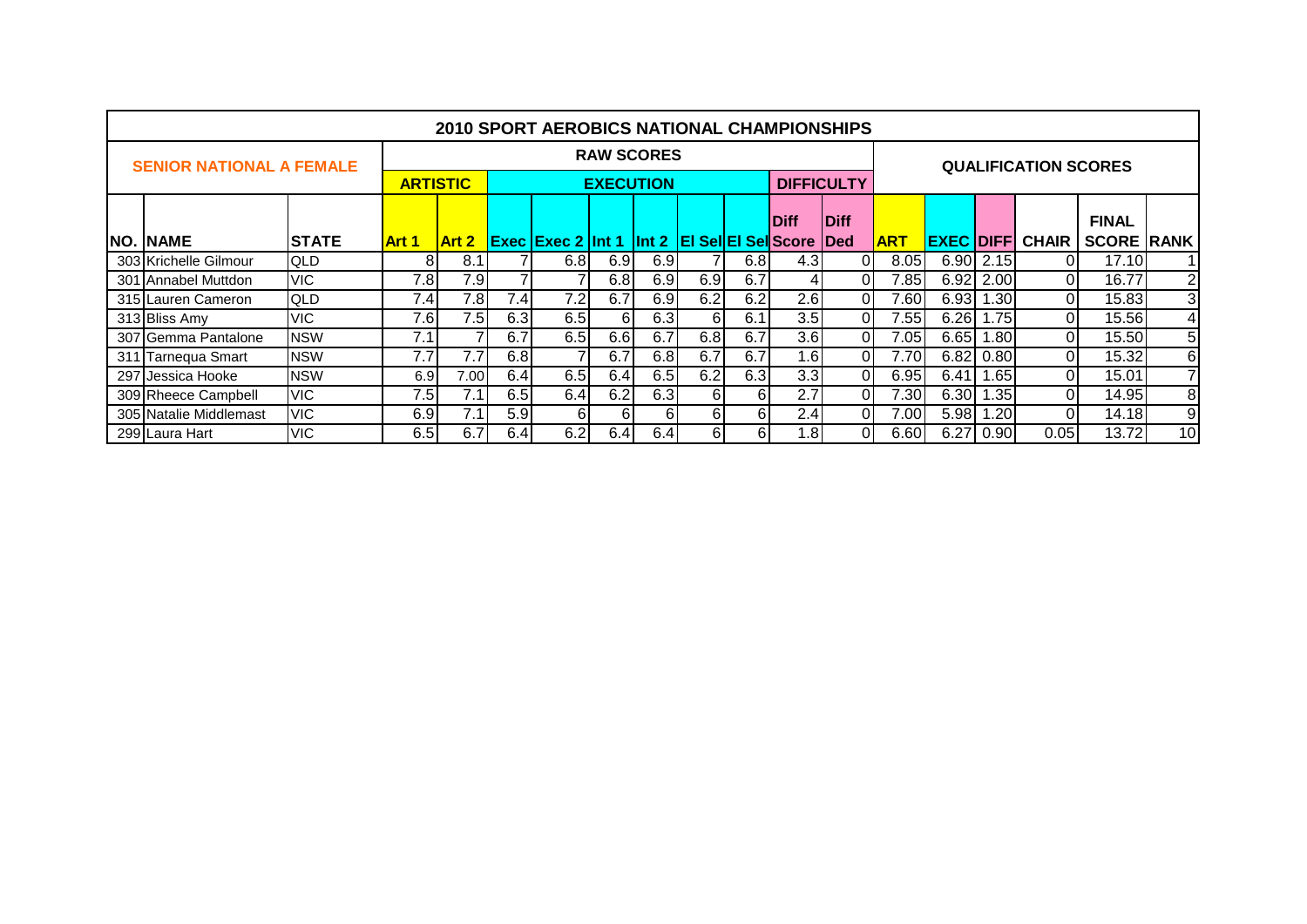|     | <b>2010 SPORT AEROBICS NATIONAL CHAMPIONSHIPS</b> |              |                                                                               |              |        |          |                       |                     |                                  |      |                             |  |                              |             |
|-----|---------------------------------------------------|--------------|-------------------------------------------------------------------------------|--------------|--------|----------|-----------------------|---------------------|----------------------------------|------|-----------------------------|--|------------------------------|-------------|
|     | <b>ELITE PAIR</b>                                 |              | <b>RAW SCORES</b><br><b>EXECUTION</b><br><b>DIFFICULTY</b><br><b>ARTISTIC</b> |              |        |          |                       |                     |                                  |      | <b>QUALIFICATION SCORES</b> |  |                              |             |
| No. | Name                                              | <b>State</b> | <b>Art 1</b>                                                                  | <b>Art 2</b> | Exec 1 | 1 Exec 2 | Diff<br><b>IScore</b> | <b>Diff Ded ART</b> | <b>EXEC DIFF</b><br><b>CHAIR</b> |      |                             |  | <b>FINAL</b><br><b>SCORE</b> | <b>RANK</b> |
|     | <b>Emma Davies</b><br>302 Samantha Rowney         | <b>WA</b>    | 7.4                                                                           | 7.3          | 7.91   | 7.6      | 4.0                   | 0.0 <sub>l</sub>    | 7.4                              | 7.81 | ◠                           |  | 17.10                        |             |
|     | Samantha Shelton<br>300 Jessica Baker             | <b>VIC</b>   | 5.5                                                                           | 5.2          | 6.8    | 6.6      | 3.5 <sub>l</sub>      | 1.OI                | 5.4                              | 6.7  | .25                         |  | 12.30                        | 2           |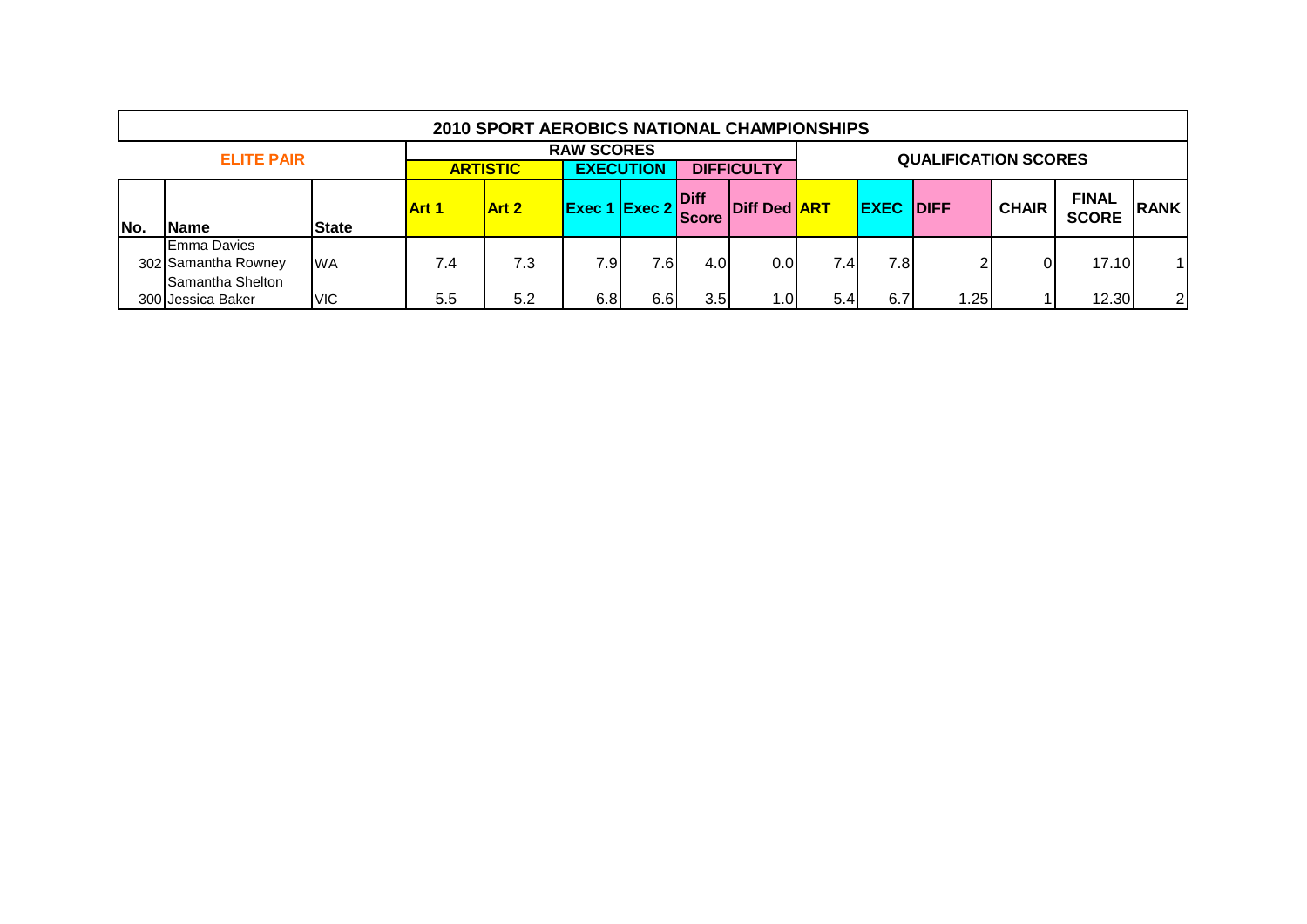|     | <b>2010 SPORT AEROBICS NATIONAL CHAMPIONSHIPS</b> |              |                                                                               |       |     |                      |                  |                     |      |             |                             |              |              |                |
|-----|---------------------------------------------------|--------------|-------------------------------------------------------------------------------|-------|-----|----------------------|------------------|---------------------|------|-------------|-----------------------------|--------------|--------------|----------------|
|     | <b>ELITE FEMALE</b>                               |              | <b>RAW SCORES</b><br><b>EXECUTION</b><br><b>ARTISTIC</b><br><b>DIFFICULTY</b> |       |     |                      |                  |                     |      |             | <b>QUALIFICATION SCORES</b> |              |              |                |
|     |                                                   |              |                                                                               |       |     |                      |                  |                     |      |             |                             |              |              |                |
|     |                                                   |              | <b>Art 1</b>                                                                  | Art 2 |     | <b>Exec 1 Exec 2</b> | <b>IDiff</b>     | Diff Ded <b>ART</b> |      | <b>EXEC</b> | <b>IDIFF</b>                | <b>CHAIR</b> | <b>FINAL</b> | <b>RANK</b>    |
| No. | Name                                              | <b>State</b> |                                                                               |       |     |                      | <b>Score</b>     |                     |      |             |                             |              | <b>SCORE</b> |                |
|     | 306 Samantha Elkington                            | <b>WA</b>    | 8.5                                                                           | 8.6   | 8.4 | 8.7                  | 5.7              | 0.01                | 8.55 | 8.55        | 2.85                        | 0.2          | 19.75        |                |
|     | 304 Zoe Tisdale                                   | <b>WA</b>    | 8.0                                                                           | 8.0   | 8.1 | 8.4                  | 4.9              | 0.01                | 8.00 | 8.25        | 2.45                        |              | 18.70        | $2\vert$       |
|     | 308 Nicole Courtie                                | <b>QLD</b>   | 8.0                                                                           | 8.0   | 7.4 | 7.1                  | 3.9              | 0.01                | 8.00 | 7.25        | 1.95                        |              | 17.20        | $\overline{3}$ |
|     | 310 Melissa Mason                                 | <b>VIC</b>   | 7.1                                                                           | 7.2   | 7.5 | 7.6                  | 4.1              | 0.0                 | 7.15 | 7.55        | 2.05                        |              | 16.75        | 4              |
|     | 312 Koby Moore                                    | <b>NSW</b>   | 7.1                                                                           | 6.9   | 7.4 | 7.2I                 | 3.6              | 0.01                | 7.00 | 7.30        | 1.80                        |              | 16.10        | 5              |
|     | 314 Janelle Marsh                                 | <b>WA</b>    | 6.9                                                                           | 6.9   | 7.0 | 6.9                  | 4.0              | 0.01                | 6.90 | 6.95        | 2.00                        | 0.1          | 15.75        | 6              |
|     | 316 Jessica Baker                                 | <b>VIC</b>   | 6.6                                                                           | 6.5   |     | 6.8                  | 2.8 <sub>l</sub> | .01                 | 6.55 | 6.95        | 0.90                        | 0.2          | 14.20        | 71             |